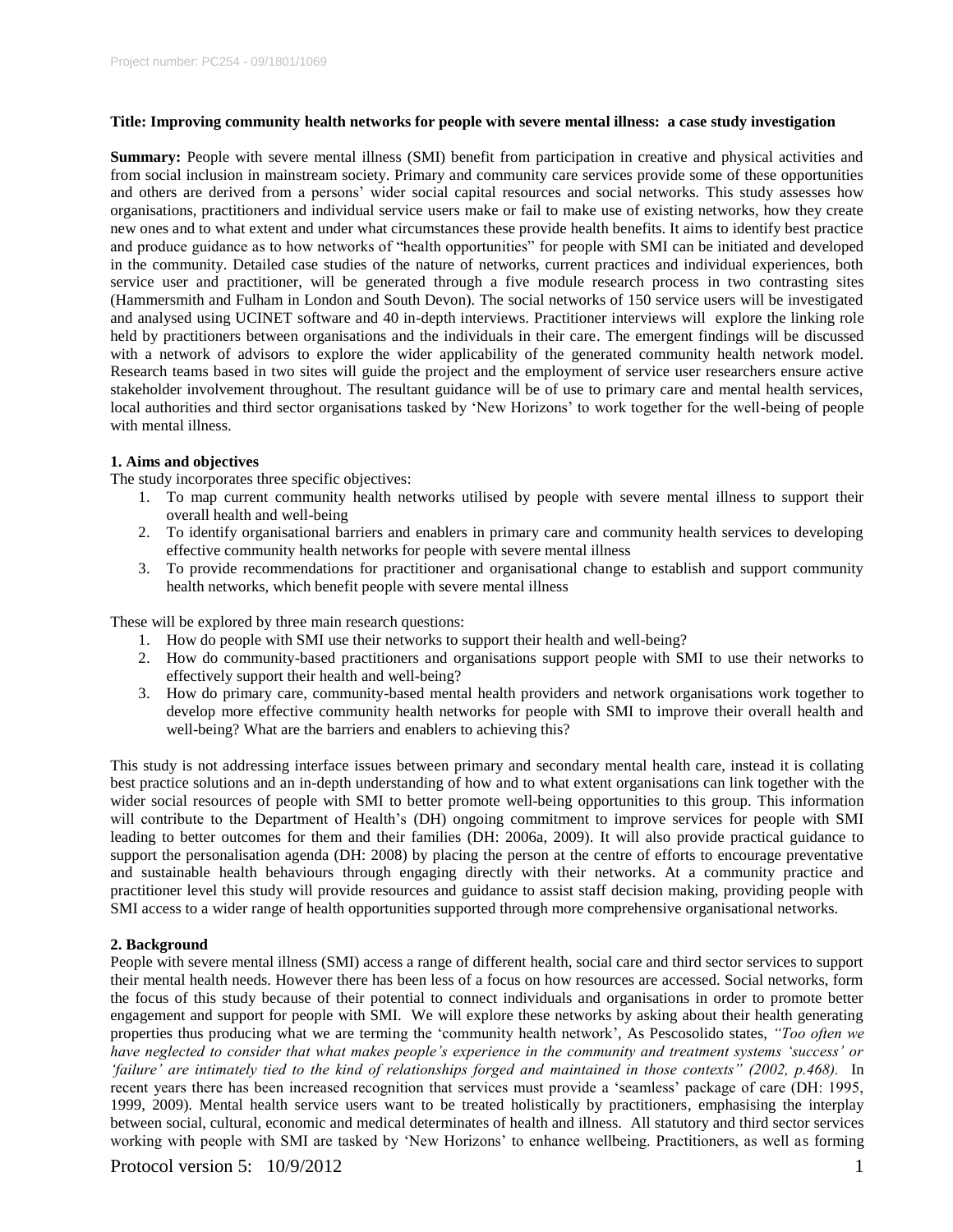part of individuals' networks, have a role to facilitate the development of networks beyond the 'service world' of specialist mental health services. Primary care could lead the way by innovatively supporting new ways to achieve these goals, linking up networks across the community and innovating to promote better health and social inclusion outcomes.

## **2.1 Health and social inequalities**

There are currently vast health inequalities between mental health service users and the general population (Disability Rights Commission, 2006) and these inequalities can not be explained by mental health problems alone (Samele, 2004). The link between mental illness and poor physical health has long been established (Phelan et al., 2001, 2004, Osborn, 2001, Folsom et al., 2007). Most mental health problems are associated with an increased mortality (Harris & Barraclough, 1998). However, service users have expressed concern about the quality of GP services for people with SMI, with surveys showing poor understanding of people's needs (Rethink, 2003). The delayed identification of physical illnesses which result increases the likelihood of conditions becoming chronic and requiring complex and costly NHS treatment (DH, 2006b). Health checks in general practice for people with SMI, linked to financial incentives through the Quality Outcomes Framework (QOF), are only one part of the solution.

In recent years, the study of social networks as both a concept and strategy for managing mental health problems overlaps with research into social exclusion (Webber and Huxley 2004), social inclusion (Sayce 2001; Morgan et al 2007) and social capital (McKenzie et al 2002; De Silva 2006). In the UK, there is official recognition of the particularly disadvantaged position of people with mental health problems using a range of indicators (SEU 2004). As mental well-being is associated with individual better social and economic outcomes (Friedli 2009), enhancing the access of people with SMI to social resources may make a contribution to narrowing social inequalities (Webber, 2008).

### **2.2 The role of networks**

The study of networks aims to understand the complexity and heterogeneity of interactions in order to explain differences in outcomes for individuals, groups and organisations (Borgatti et al, 2009). It is underpinned by theories to understand the importance of relationships (flows, relations interactions) and structures (position, cohesion, connectedness, power and centrality). In his classic text Mitchell (1969) defined a social network as: "a specific set of linkages among a defined set of persons, with the additional property that the characteristics of these linkages as a whole may be used to interpret the social behaviour of the persons involved". Social relationships, interactions and organisational links form the networks that are important sources of support for people with SMI, impacting upon both physical and mental health (Berkman, 1995). They provide 'opportunity structures' for people with disability to manage relationships and social supports (Forrester-Jones et al., 2006) but evidence about the effect of features of social networks, such as size, density and frequency of contact, on mental health, is not consistent (Lin and Peek, 1999).

A network method allows a study of the complex relationships of people who are living with SMI. The notions of community, solidarity, inclusion, reciprocity, trust, boundary work are all relevant in defining a network form. In this study we are using the term *community health networks* rather than social networks in order to emphasise the ability of a network to generate health opportunities. This term provides an analytical framework to describe both the linkages between *people* (their role and quality of relationships – bonding, bridging and linking), *organisations* and *wider community resources* (such at virtual contacts or use of open spaces) and also the properties that make up the health opportunities on offer to people with SMI. This is a deliberately broad definition which will help identify the relevant networks and flow of resources which span traditional health services as well as community facilities and informal resources such as family and friends. In effect each individual has a network which includes links to other individuals (friends, practitioners) and also to organisations or institutions (health or leisure centre). A particular concern for this study is how individuals' different social resources – manifested as specific relationships – are joined up and interlink with organisational networks (often mediated by individual practitioners) to deliver improved health outcomes. Figure 1 depicts the network of one hypothetical individual with SMI. The study will use a network methodology to explore health benefits generated and or lost across the network, network connectedness, nature and quality of relationships, health and social outcomes, and productivity across the network to assess how they might be improved.

The concept of social capital can contribute to our understanding of how social networks facilitate or hinder individuals' or groups' access to resources from other individuals, groups or organisations. Social capital is concerned with the structure and resourcefulness of the network in terms of emotional, instrumental and informational assistance (Song and Lin, 2009: 151). Lin (2001) suggests that individuals can anticipate returns from their investment in social capital through different mechanisms, which may improve their mental well being. Social capital research in the tradition of Putnam (1993) makes distinctions between different types of social relationships or interactions: 'bonding' (intragroup relationships, e.g. with families and friends), 'bridging' (intergroup relationships, e.g. with mainstream community facilities) and 'linking' (formal or institutionalized interactions, e.g. with traditional health and social care services)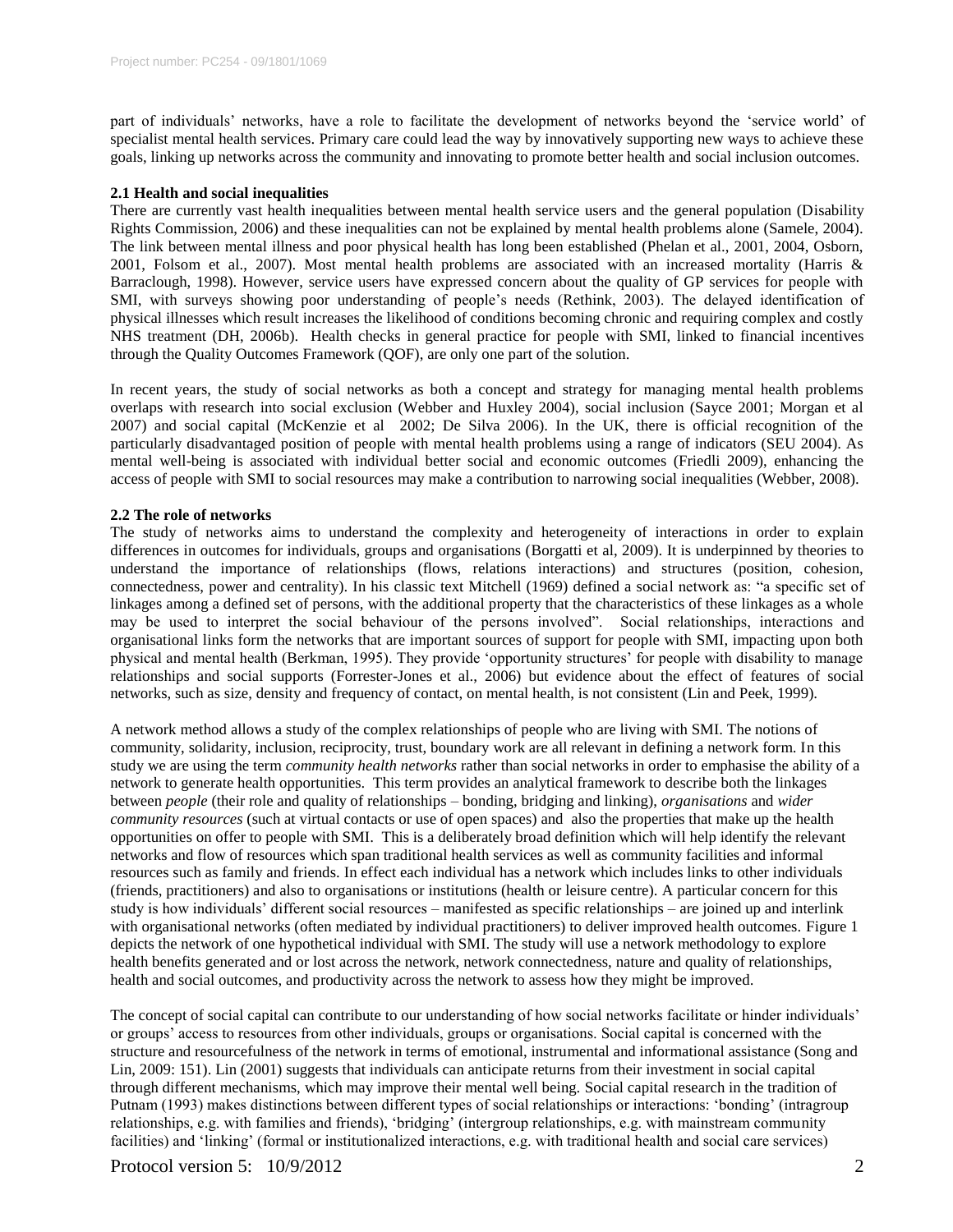(Derose and Varda, 2009; Szreter and Woolcock, 2004). These distinctions may facilitate our understanding of how community health networks support people with SMI and we use them as a framework in this proposal.

Network mapping is complicated. Experiential maps and perceptions are in constant flux, particularly for people with SMI, and community health networks are also dynamic and changing. Equally we acknowledge that objective mapping of people's connections may hold a risk of normative judgements being made at the individual level about 'good' and 'bad' networks; we propose instead to utilise the individual with SMI's perception of benefit in our analysis of what makes an optimal network. We will use a layered approach to understanding their networks building on information about contacts and linkages, to understanding the health generating properties of the 'social network'. This will simplify and focus the task making the process manageable for people with SMI.





### **2.3 Health benefits in networks**

Research has shown the potential benefits for people with SMI of accessing wider health networks (Bird, 2000) including community exercise therapy (Daley, 2002), smoking cessation programmes (Addington et al., 1998) and health promotion networks such as the 'Lets Get Physical' programme in Plymouth (Byng, 2007). By facilitating relationships and trust between health care providers and marginalised people, community organisations can improve access to services. In particular, close collaboration between providers and community organisations (linking ties) can offer protection from potential discrimination and better accountability for treatment quality (Derose, Duan and Fox, 2002). Focusing on a networks approach to understand holistic health and social needs is particularly important for people with mental health problems – whose health require attention to the social as well as the medical. Social approaches are rarely used formally in primary care despite wide recognition of their importance and a high level of support for social approaches to mental health care: "Employment, housing and a strong social network are as important to a person's mental health as the treatment they receive" (Appleby, 2007).

In summary, a networks' perspective will ensure informal resources (including family support, online communities and self management) are mapped alongside statutory supports (including primary, secondary mental health and social care) and mainstream opportunities (e.g. leisure, sport, education), to provide a fuller view of how agencies and individuals can better interconnect to improve well-being (mental, physical and social).

# **2.3 NHS policy changes**

Primary care practitioners and those in service users' wider health networks are an important part of recovery pathways for people with SMI. The great majority (90%) of people with SMI are seen in primary care, with a GP consultation rate of 13-14 times per year compared to 3-4 for the general population (DH, 2006b). Recent changes in health policy with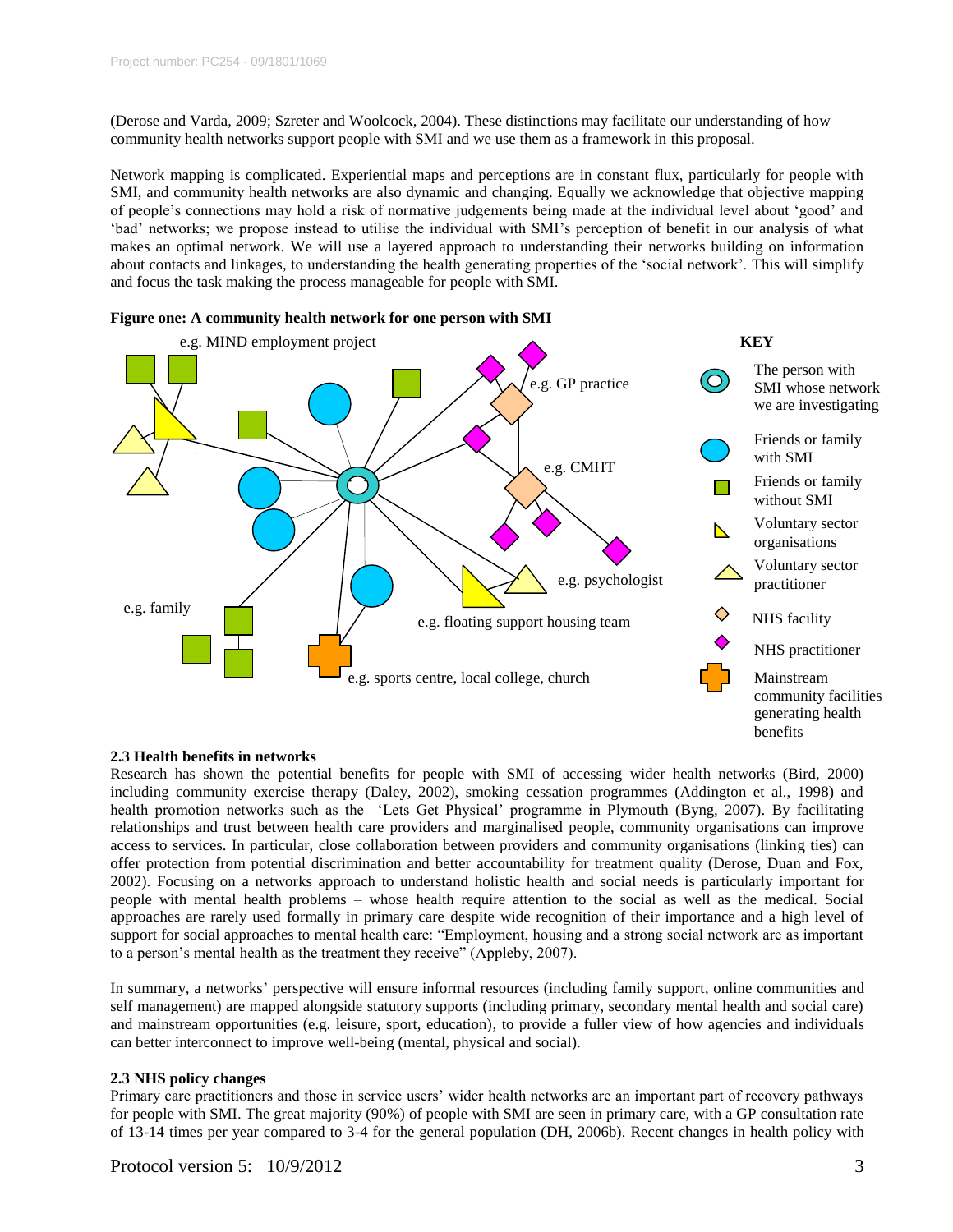regard to CPA may leave many more people discharged from secondary providers to primary care services. However, there has been little research to date understanding how current health structures enable or hinder health seeking behaviour of people with SMI. The role of primary and community health services in the development of networks of support for people with SMI is currently uncharted.

The policy landscape shaping the provision of health and social care is changing. In recent years there has been a drive toward empowering the individual service user to have greater influence in decisions governing their care and treatment. This includes the introduction of CPA care planning and extends to the current personalisation agenda with the piloting of individual budgets (IBSEN, 2008). The Department of Health describes how: "every person who receives support, whether provided by statutory services or funded by themselves, will have choice and control over the shape of that support in all care settings" (DH, 2008). This vision is reinforced in the New Horizons strategy (DH, 2009). To make the most of this policy shift, people with SMI need to be able to access a wide range of resources in the community. Through network mapping this project will provide the NHS and social care with a clear understanding of how organisations and individuals can interconnect to achieve better outcomes for people with SMI. It will identify network areas to develop, between individuals, individuals and organisations, and between different organisations as well.

#### **3. Need**

This study is required because currently morbidity levels for people with SMI are unacceptably high, and the life expectancy gap between people with SMI and general population that is not closing (Saha and McGrath, 2007). We know people with SMI die on average 10 years younger than the general population (DRC, 2006). Health inequalities in terms of rates of heart disease, stroke, obesity, diabetes are all linked to SMI (Brown, 1997; DH, 2006a). Alongside statistics for poor physical health are data revealing high levels of stigma and discrimination, poor social inclusion and poverty among people with SMI (Thornicroft et al 2009). Despite the impact of mental illness on service users and their families, there is a scarcity of easy to implement solutions to tackle health inequalities for this vulnerable population. We will generate highly useful data of *long lasting relevance* because government policy continues to encourage the integration of service provision and the social inclusion of marginalised groups. In support of the wider personalisation agenda, our study will contribute to developing strategies for more effective engagement of people's different social resources in organisational approaches to promote health and wellbeing. We will identify successful ways of working and encourage uptake of these solutions. Our study links to the SDO objectives of developing an evidence base on the provision of primary and secondary community health services and parallel programmes concerned with access to health services and integrated health services. At the heart of the project are community organisations tasked to deliver services to people with SMI. We will show how these organisations can link together more efficiently and work with individuals to achieve better outcomes for people with SMI and their families.

### **4. Methods**

The whole research will include the following components:

- **A.** *Engagement and joint working in two sites*
- **B.** *Data Collection*
	- 1. Literature and Policy review

| 2. Organisational: | Semi-structured interviews with leads and stakeholders        |
|--------------------|---------------------------------------------------------------|
|                    | Structured interviews to capture practitioner experiences     |
| 3. Individual:     | Structured interviews with individuals living with SMI        |
|                    | Semi-structured in-depth interviews with individuals with SMI |

- **C.** *Analysis*:
	- 1. Analysis of 1-3 above
	- 2. Synthesis and development of recommendations
- **D**.

**E.** *Dissemination*

### **4.1 Research methodology**

A mixed methods framework has been chosen for this study within a case study design (Gerring, 2007; Yin, 2002). Two case studies will be produced analysing information collected using a range of different techniques. Adopting an integrated mixed-method design (Moran-Ellis et al. 2006) ensures that structural and organisational description of detailed network patterns can be analytically linked to in-depth insight into lived experiences and the negotiation of relationships (Csordas 1994, 2002). While quantitative methods provide insight into general patterns and connections, qualitative research into experience is essential in order to capture the messiness and the inherent contradictions that are the reality of daily life (Jackson 1996). The integrated approach allows findings from the different methods to be used as complementary within an overall interpretive analytic framework (Moran-Ellis et al. 2006). In order that the study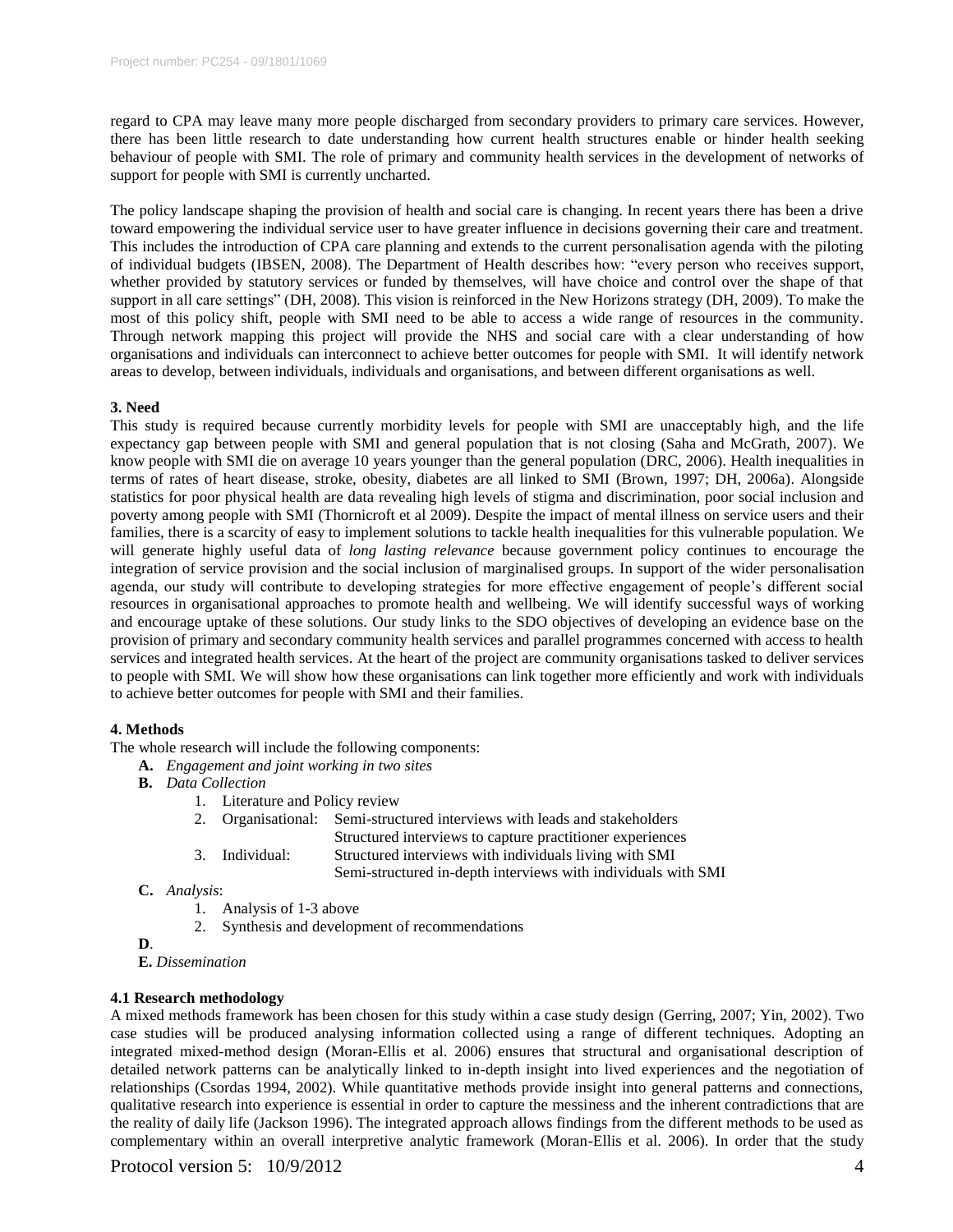produces information directly relevant to NHS management, we will include engagement and feedback elements across the study and explore the applicability of our findings in a third locality.

The case study approach situates the research within two specific environments subject to particular local organisations of healthcare delivery. The methodological rationale will be drawn from Pawson and Tilley's (1997) framework for realistic evaluation. This emphasises an understanding of mechanisms operating in specific contexts, which create outcomes. Particular attention is drawn to what is working for whom, according to the stakeholders involved. In our case, this approach will be applied to the two sites, generating conclusions about each, but also permitting comparisons to be made. Current challenges or solutions will be cross referred between sites to promote shared learning. The analytical method will, by reducing qualitative data into context-mechanism-outcome matrices and setting it beside quantitative findings, generate provisional theories about which mechanisms for promoting optimal networks are more likely to be effective (Byng et al 2008). It will also allow inferences to be made about which contexts are important (or not) in promoting better outcomes. "Optimal" will be defined by service users perceptions rather than objective measures of well being. In addition, by subsequently involving a third site in the project, we will be able to assess whether the experiences emerging from the detailed case studies can be applied in another locality.

The two-year study will ensure that both organisational and individual level practices are captured in detail with timely feedback to NHS managers, practitioners and service user / carer stakeholders based upon stakeholder knowledge and experiences. The feedback mechanisms are central within the study design ensuring that information gathered can be clarified and shared regularly with key decision makers and service users, in an approach similar to action research methodology (Elsey and Lathlean 2006). Individuals' networks will be considered using the following framework:

- Bonding: Personal contacts (friends, family)
- Bridging: Informal community groups (leisure, walking groups, self help groups)
- Linking: Statutory services (health and social care, primary care, community mental health, pharmacies); Third sector (mental health providers, other e.g. CAB, carer organisations); Other statutory (education, etc)

A final aspect of our methodology that needs highlighting is the employment of service user involvement researchers (IR). We will appoint two IRs per site to assist the research team with specific tasks such as running the engagement and feedback events locally, producing study materials that people with SMI will understand and benefit from and have an integral role in the analysis of module 3B data through a series of analysis workshops. The study will thus benefit from the expertise of people with lived experiences who are likely to be better able to identify and critically examine subtle points or differences that may make all the difference in the lives of individuals experiencing SMI (Beresford, 2003).

### **4.2 Research design**

## **4.2.1 Data collection framework**

There are five study components, organised in three modules, running in parallel across two sites:

- 1. Literature and policy review
- 2. Organisational:
	- a. Semi structured interviews with leads and stakeholders
	- b. Exploring the practitioner role in creating and supporting community health networks
- 3. Individual:
	- a. Structured interviews with service users living with SMI
	- b. Semi-structured in-depth interviews with service users living with SMI

### **4.2.2 Study sites**

The choice of the two main sites, one in Central London and the other a rural area, reflects geographical variation, differences in deprivation levels and service configurations. We anticipate that there will be differences in the structure, configuration and size of community health networks between these two sites. While the sites will not be representative of PCTs across England, they will enable us to look in detail at process mechanisms allowing analytic generalisations to be made (Yin, 2002). The health and social care partners in these sites are willing to engage with the study and are committed to make changes based upon study findings.

The first is Hammersmith and Fulham PCT, inner city London, which has fully integrated health and social service provision. There are 30 GP practices and the Quality Outcomes Framework (QOF) data for 2008/09 showed 1589 people out of 1754 (91%) on the SMI register had a health check in the 15 months previously. SMI prevalence in Hammersmith and Fulham PCT is 1%. The second site is NHS Devon (Devon PCT) with 107 GP practices. QOF 2008/09 showed 3376 people out of 4007 (84%) on the SMI register had a health check in the 15 months previously. We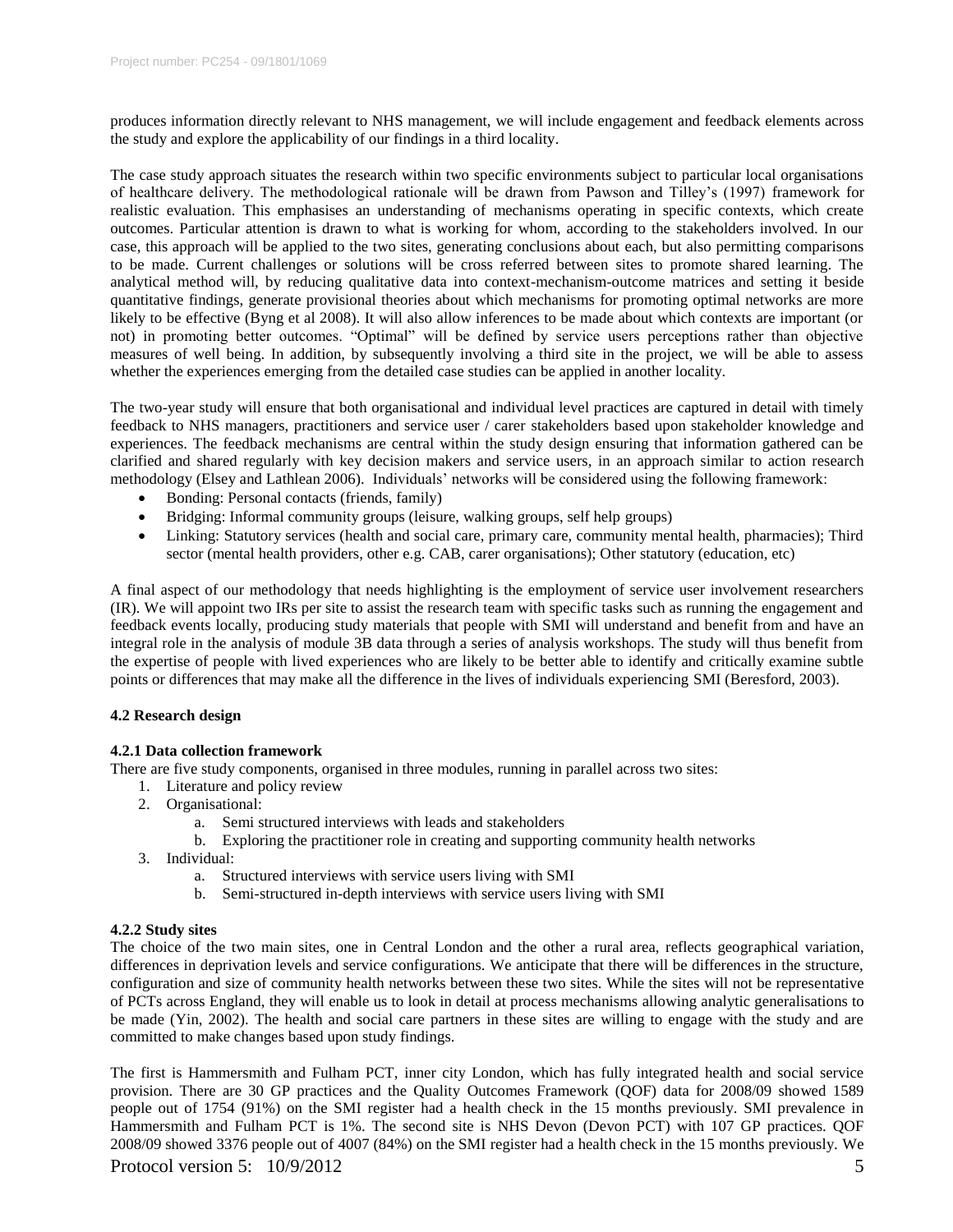will work with a sub-sample of practices in South Devon covering a rural area with small towns, where care for people with SMI is also provided by the Devon Partnership Trust. South and West Devon is one of 4 localities in Devon and incorporates the access and wellbeing network which liaises with GPs and supports care for people with psychosis but discharged to primary care. SMI prevalence across Devon PCT is 0.7%. Our third site, where we will explore the applicability of study findings in a third context, is Plymouth, which is a unitary local authority with a co-located Primary Care Trust. NHS Plymouth commissions local health care and the provider arm includes specialist mental health services. There are 44 GP practices in Plymouth, QOF 2008/09 showed 1336 people out of 1887 (71%) on the SMI register had a health check in the 15 months previously. SMI prevalence in Plymouth PCT is 0.7%.

## **4.2.3 Target population**

The study is focused upon people with SMI, defined broadly to include people with schizophrenia, schizo-affective disorder, other chronic psychosis, bi-polar disorder, but excluding personality disorder. This broad definition is selected to ground this study in a clinically relevant 'real world' population rather than a narrowly defined research population. We are interested in chronically ill people with SMI and therefore the study entry criteria will include those in contact with secondary services for at least one year or having ongoing mental health problems seen in primary care of at least two years duration. We are excluding personality disorder without psychosis because their needs differ and would constitute a project in its own right. Also these patients are not included on SMI registers held by primary care practices which we will use as our sampling framework.

### **4.3 Data collection**

# **4.3.1 Module 1: Policy and literature review (months 1-6, 13-14, 21-22)**

The first module of the study (during months 1-6) will involve a review of relevant literature and policy documents. Policies will be scrutinized to ensure that this study is placed in context of the changes affecting primary and secondary community health care. The literature review will be conducted with the intention of establishing both additional assumptions and detailed sub-questions of relevance to this project. These assumptions and sub-questions can be conceptualised as a prototype model for how networks should operate. The model will be utilised to inform data collection, and provide a starting point for analysis in each subsequent module as empirical findings will confirm or call into question basic assumptions in the model and lead to incremental revisions. Local documents in the two study sites as well as national policy briefings will be identified systematically through on-line search engines and the engagement events and Advisory Network (AN) / Local Forums. Research papers will be identified using on-line search engines (e.g. medline, psych info) and detailed manual scrutiny of reference lists from identified papers. Authors will be contacted if necessary and we plan to utilise the membership of the AN and their networks of contacts to assist with this phase. During the final analysis of our study data, the literature will be updated, so that conclusions and recommendations from our study can be linked to evidence emerging elsewhere. This module will be led by the project coordinator with input from the two study research officers.

### **4.3.2 Module 2A: Semi-structured interviews with leads and stakeholders (months 1-8)**

The aim of this module is to understand the broad context and specific operational working of community health networks for people with SMI in two study sites. In doing this we will begin to generate data in order to answer our 3 core study questions. Interviews with 12 participants per site (24 in total) will be carried out in the first few months of the project to gather contextual information on the organisation of services, and provision of support to people with SMI locally. The recruitment sample will be informed locally using a social capital framework (bonding, bridging, linking contacts). The interviews will seek to understand:

- How local organisations work with individuals to coordinate holistic service delivery to meet the needs of people with SMI in the community
- How service providers consider and make active use of the individual networks of people when determining their support and treatment needs
- How organisations work together as a network to ensure seamless care and promote additional well-being opportunities for people with SMI

An interview guide will be developed by the research team and interviews will be carried out by study research officers. Interviews will be audio-recorded and transcribed in full by the study research officers before undertaking a broad thematic analysis. This module will identify key organisations, particularly mainstream facilities not specifically designed for people with mental health problems, which may not be listed in local resource directories. Based on these data a list of local organisations will be included in the on-line survey (see below).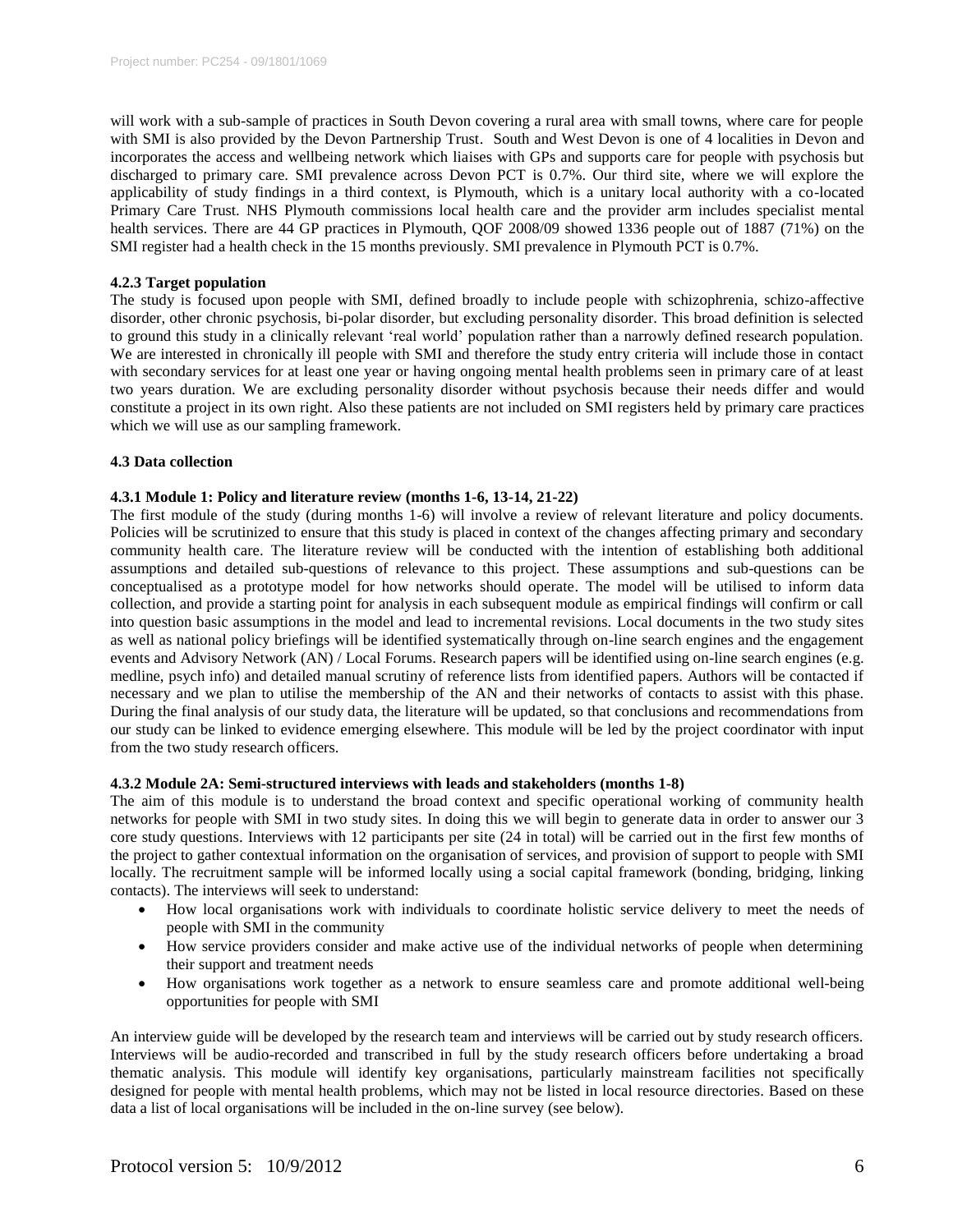Towards the end of the study (from month 18) we will carry out a second series of interviews with stakeholders to feedback data from our quantitative analysis of both the organisation survey (module 2B) and individual network interviews (module 3A). These interviews will explore the findings from our analysis and generate ideas for new ways of working to address observed patterns in the networks. We again aim to interview 12 participants per site by telephone.

# **4.3.3 Module 2B: Practitioner interviews (months 7-17)**

The aim of module 2B is to collect a cross representation of practitioner views to explore the role of practitioners within the community health networks of people with SMI.

The interviews will provide a 'data bridge' between our organisational contextual perspective gathered from stakeholders (in module 2A) and the detailed perspectives from individuals whose community health networks are mapped (modules 3A and 3B).

We will specifically explore:

:

- How practitioners themselves seek to support people with SMI to generate opportunities to improve overall health and well-being
- The barriers and enabling influences to generating better organisational practices and better individual outcomes

### *The sample*

We will interview over the telephone 40 health and social care practitioners (20 per site). The sample will be constructed to ensure we cover roles that individuals identify as important in their network through module 3A. These are likely to be general practitioners, psychiatrists, care coordinators and a wider network of people providing 'support' such as returning to work or volunteering, physical health, self-care. We will ensure specialist teams such as early intervention are covered (if mentioned by individuals in module 3A) and that the voluntary sector providers are also included. We will not be covering informal support such as family carers.

### *Interviews*

We will interview by telephone 40 practitioners for 20-30 minutes. We need to keep the interviews focused and with staff who have busy schedules 30 minutes is most likely to provide us with a reasonable response rate (we estimate 50%) in a short timescale – we will have 2 months to carry out the interviews, and 2 months to set them up. The interviews will cover the following areas:

- Practitioner client relationship to understand how roles are established (building, bridging, linking)
- The role of the practitioner as driver and guide to change
- How important are community health network resources for client outcomes?
- Future perspective and the role of networks

The interview schedule will be co-produced with our study involvement researchers and it will be piloted before submission to REC for approval. Piloting will be important to test content, question phrasing and length. The interviews will be digitally recorded and transcribed verbatim. The sampling frame will be carefully monitored to ensure we do capture views of different health and social care practitioners and we will aim to complete 20 interviews in Hammersmith and Fulham and 20 in South Devon. Two pilot interviews will help refine the schedule. Each interviewee will be asked for permission to be sent via email a brief summary of the interview. We want to feedback our main interpretations and seek clarification on their role in building or maintaining community health networks and barriers to this. The email will consist of a series of bullet points generated by the research team and the interviewee will be asked to confirm or add information to this interpretation and return this information via email. The follow-up time requirement will be 5 minutes for each practitioner.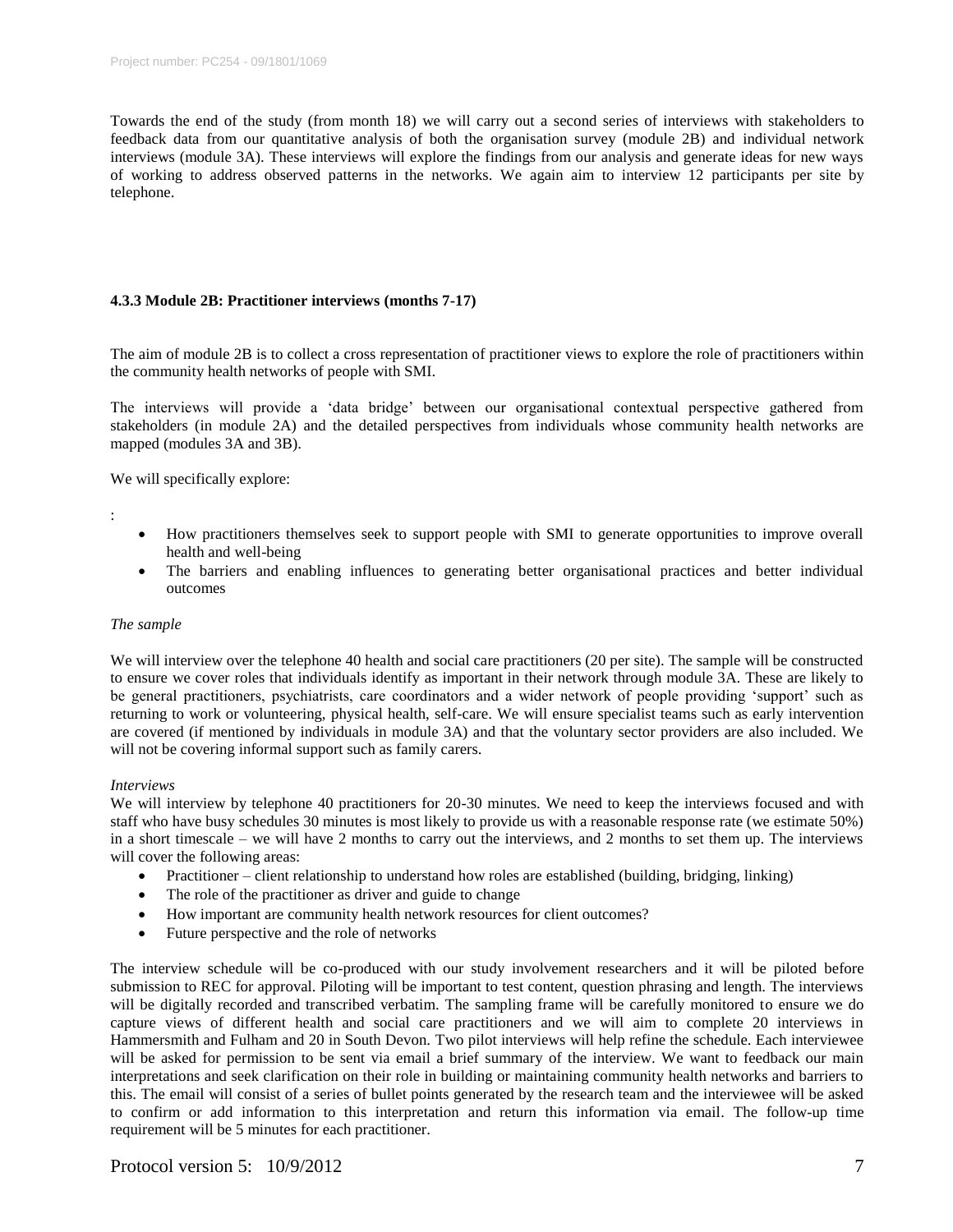#### *Analysis*

We will used NVIVO software to analyse the interviews using a thematic analysis. The transcripts will be coded by two researchers and shared with the project management group before the final coding structure is agreed. The applied coding will be checked between two researchers for accuracy.

# **4.3.4 Module 3A: Individual structured network interviews (months 1 – 22)**

Aim: to produce community health network maps from a sample of service users who experience SMI representing pathways and opportunities used to improve their health based upon established social network methodologies. We will recruit 75 people with SMI per site, providing a total of 150 participants. Each service user will be interviewed by a study researcher using assessment tools to map their networks. Information from the following domains will be collected:

- Participants' characteristics (e.g. demographic information, basic illness history, living arrangements) will be collected from participants. We will seek cnsent to access patient diagnosis from medical records.
- Warwick-Edinburgh Well-Being Scale (Stewart-Brown et al 2009) short version to provide current mental well-being status
- Dartmouth Function Coop Charts (Beaufait et al 1992) to provide current physical health status
- Networks mapped using the Name Generator and Resource Generator, adapted to detail health generating network properties. Three layers of information will be collected: map all network links – people , places and activities; assess benefits generated from links; for those links and contacts generating significant health benefits explore how they were created and assess more detailed properties
- Network experiences we will ask 5 questions to each participant to capture: network activities generating greatest health benefits for individual; how organisations facilitate or discourage links; overall satisfaction with network properties to provide optimal health benefits

Two measures will be used to provide self report physical health status information and mental well-being status. These will also provide information to explore the association between network characteristics (size, structure, interaction, function) and objective health status (both physical and mental health). To measure participants' community health networks, we will use two related measures – the Name Generator (McCallister and Fischer, 1978) and the Resource Generator-UK (Webber and Huxley, 2007). Both will be adapted to capture detail specific to examining community health networks.

The name generator approach to gathering social network data is the most valid, reliable and frequently used tool for the collection of person-centred network data (Marsden, 1990). It has also been reliably used in populations of people with SMI (e.g. Clifton et al., 2007, Pernice-Duca, 2008). The Name Generator will be supplemented with a list of questions asking participants to name organisations that they are currently in contact with (e.g. primary health care centre, secondary community mental health services, social services, third sector organisations and community facilities) and the activities they do in particular places (art classes, walking, watching TV, socialising). Participants will be asked a series of name interpreter questions about each key health benefiting network memberto elicit their connections with other network members or organisations. The individual will define what a 'key' benefit means and who this applies to across their network using a bespoke rating scale  $-2$  to  $+2$  ( $-2$  very negative health impact to  $+2$  very positive health impact). We will also assess health impact of places and activities in the network using the same scale.

The Resource Generator-UK asks participants whether or not they have access to 27 social resources within networks. The instrument has four internal domains – domestic, expert advice, personal skills and problem solving social resources – and is quick and easy to administer. Comparative data is available from primary care (Webber, 2008) and SMI (Dutt and Webber, in press, Murray et al., 2007) populations in addition to general population norms (Webber and Huxley, 2007). The instrument will be modified to assess a participant's access to resources via personal contacts (bonding), community facilities (bridging) and NHS primary or secondary care services and voluntary sector providers (linking). A new scale will also be developed and piloted to measure specific access to health, as opposed to social, resources in the community. The new scale has 16 items in the pilot. We will also include a measure of subjective value of each network link, whether bonding and bridging resources existed and whether 'linking' resources helped facilitate other links – thus capturing the components of the network created with the help of health and social care. The modified name generator and resource generators will be piloted with a small sample (n=5 from each site) to allow us to refine the questions and amend relationship categories of the resource generator, test for interview length and assess participant burden. These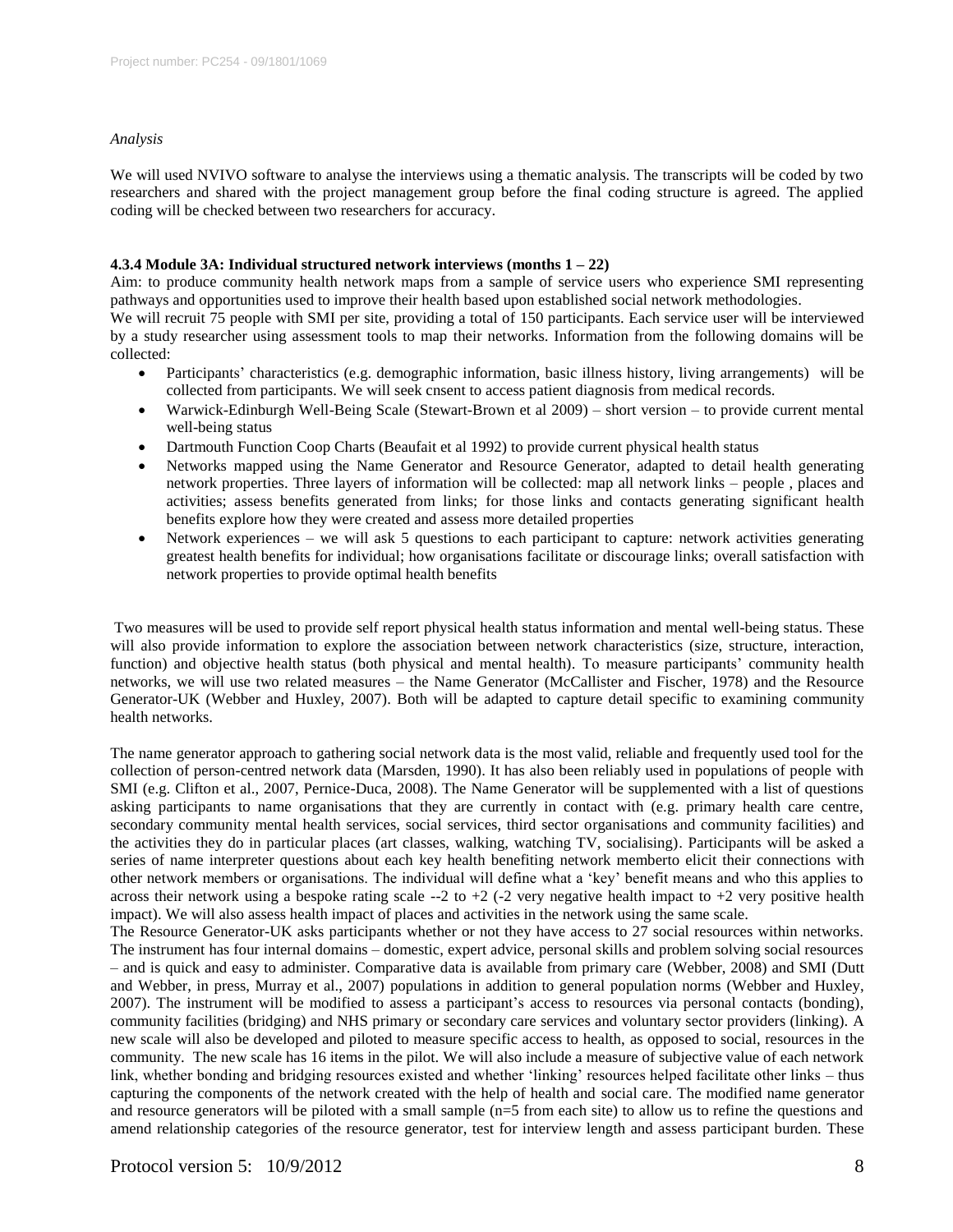measures will enable us to describe the structure of networks and the extent to which their network members are concentrated within the mental health system or linked to primary care service networks.

#### *Sample size*

Our sample size is informed by a UK study of the social networks and needs of users of mental health day services (Catty et al., 2005). This study found users of a social services day centre had larger networks, but more needs, than users of a day hospital. In our study we will need to examine comparisons regarding a number of variables and so the sample size is pragmatic, based on realistic numbers (informed by the Catty study) which will be sufficient to find subtle differences in network properties against a range of other variables. A key evaluative principle will be to understand from participant's perspectives the extent to which the health benefits derived from their networks are optimal. For example, we hypothesise that individuals with social relationships with a higher proportion of people outside of the mental health system will perceive their network as bringing greater benefits because of increased opportunities for employment, leisure, social support and access to other valuable resources that can be gained through these wider connections. If we were to divide a sample of 150 people into two equal groups of those above and below the median of a measure of subjective value of their network, we have 86.5% power to detect a hypothesised difference of 10% in the proportion of an individual's network which is comprised of other mental health service users between the group who value these contacts less (mean proportion=40%, s.d.=20) and the group who value these contacts more (mean proportion=50%, sd.=20) at the 95% significance level. This power calculation was performed in Stata v.9.2 using the command: sampsi 40 50, n1(75) sd1(20).

### *Sample selection and recruitment*

People with SMI in both study sites will be randomly selected from the QOF SMI registers of 8-15 GP practices per site. Target recruitment is 75 people per site. We will over sample by 200%, aiming for a 25% response rate. GPs will screen lists of potential patients to be approached, removing those assessed as 'at risk' on medical grounds. Ethical approval will be required and the process assisted by local research network staff – Mental Health Research Network and/or Primary Care Research Network . Invitation letters will be sent from the Practice to attend an interview appointment with the researcher at the practice; this is a process people are used to. If contact via Practice is unsuccessful, the named community team – early intervention, CMHT, assertive outreach – will be approached and follow-up recruitment attempted. The practice/network staff will make 2 attempts to contact each randomly selected participant, first by letter and secondly by follow-up phone call Participants return an expression of interest form to the research team and full consent is collected at the interview. In addition we will directly recruit through secondary mental health care for a target of 20 interviews per site, 40 in total. MHRN CSOs will lead the recruitment, presenting to clinical teams who will send out information packs and follow-up by phone call. Participants return an expression of interest form via their key worker or directly to the study team.

#### *Interviews*

People with SMI attending the interview will be provided with information, asked if they wish to consent and interviewed then or another time if they prefer. Interviews will be in a GP surgery, other agreed public space or in Devon if requested and sanctioned by the clinical team in the service user's own home with interviewing happening in pairs. Immediately prior to the interview the patient's named key worker or GP will be informed about imminent interview and asked to inform researcher of any relevant 'risk' information. The Lone Worker Policy and 'buddy system' designed by the Primary Care Research Group will be adopted by the study's researchers. It will also alert them that they will be contacted if the patient becomes distressed as a result of taking part in the study. All information will be recorded on data collection schedules, inputted by the research officer at a later date into Micro-soft access. It is anticipated that the interviews will last approximately two hours. They will be carried out by the study research officers, assisted by the project coordinator. Participants will be offered £20 per interview for taking part.

#### *Analysis*

UCINET (Borgatti et al 1999) has been selected for the social network analysis as it is a comprehensive and widely used package capable of analysing both ego-centred and whole networks. It has been particularly widely used in the analysis of primary care and health networks (e.g. Fattore et al 2009, Scott et al 2005, Weeks et al 2002). It has been chosen in preference to other social network analysis tools because its diverse authorship, encompassing a range of mathematical and methodological expertise, ensures that the program can undertake multiple operations both proficiently and efficiently. Visualisations of networks will be undertaken using NetDraw, a program integrated within UCINET.

### We will address a range of questions including:

1. What makes up the community health networks of people with SMI?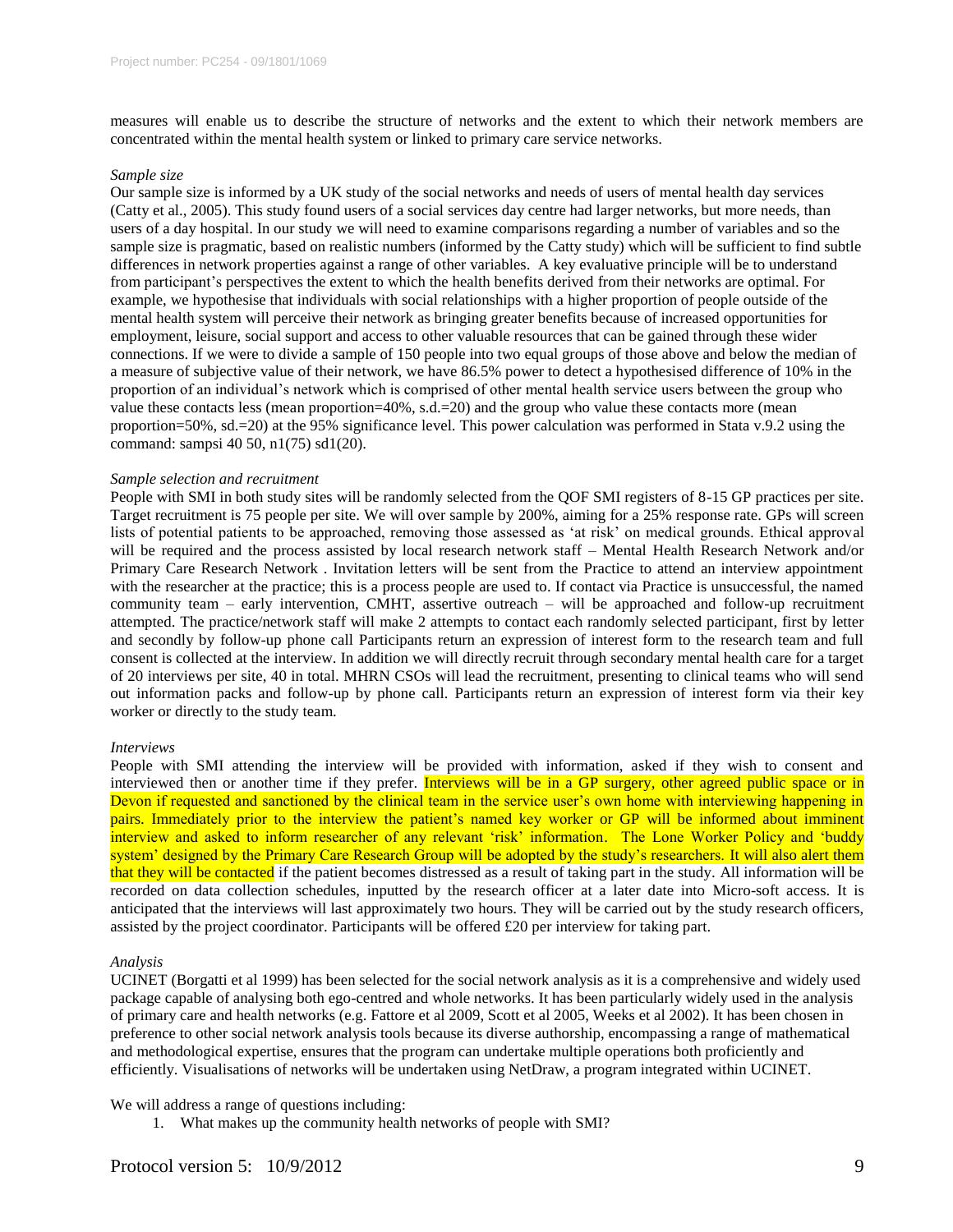We will use standard social network analysis procedures in UCINET to calculate network properties (size and density); demographic composition (mean age, % gender, % ethnicity,% within community health network); role relationships (e.g. % kin, % non-mental health service users); type of contact (bonding, bridging, linking), ego-alter characteristics (mean closeness), network activity (frequency of contact) and perceived health benefits derived from network contacts. Data will be aggregated to case study site level to facilitate inter-site comparisons.

Using NetDraw, we will make visual representations of participant's networks in both study sites to facilitate comparison. We will superimpose this with the local organisations providing services to people with SMI obtained in modules 2A and 2B of the study. This novel approach will bring together ego networks and organisational structures to accurately depict the nature of health networks in the two study sites. To our knowledge, this has not been achieved before and will help us to fully understand the extent of 'bonding', 'bridging' and 'linking' social capital within community health networks of people with SMI.

### 2. What is the mix of formal and informal health care provision within people's network?

We are interested in who are providing health benefits – family, health professional and community resources. We will use the decomposition capability of UCINET to separate network contacts according to whether they provide formal, informal or no health care benefits. This will be analysed by visualisation and by calculation of the properties of these sub-networks as above. This process will allow us to evaluate the extent to which networks facilitate the involvement of informal contacts in formal healthcare provision.

3. Do these networks differ in composition, range, size and density across sub-groups within this population (e.g. based upon gender, ethnicity, age, disability, level of need)?

We will use univariate statistics to compare sub-groups across all network and social resource measures. We will also conduct appropriate multivariate analysis to explore predictors of network size and other network properties

### 4. How do network strength and breadth relate to perceived benefit and well being (SF-36)

We will conduct an exploratory multivariate analysis using perceived benefits of network contacts and well-being (SF-36) as our outcomes. A sub-set of variables from those listed below (those showing significance on univariate analysis) will be used as our sample size is small. Network measures such as size and density; demographic composition (mean age, % gender, % ethnicity,% within community health network); role relationships (e.g. % kin, % non-mental health service users); ego-alter characteristics (mean closeness), network activity (frequency of contact) and source of network contacts would be entered sequentially into a regression model to identify which network characteristics are associated with perceived benefit of network and objective well being.

## **4.3.5 Module 3B: Individual network semi-structured in-depth interviews (months 6-22)**

The aim is to deconstruct the concept of a community health network and unpack meaning for each participant so that we can understand the significance of different types of contact and barriers to health seeking behaviours, as well as the dynamic inherent in each network's configuration. We will determine how people with SMI have created and accessed their useful networks, and what actions of their own, or of others has contributed to the development of a network of health opportunities, thus furthering our understanding of the mechanisms at work in the community. This will inform future work by professional helpers and also indicate possible avenues for intervention research.

To supplement the detailed network data collected in 3A, we will interview 20 service users per site, providing a total of 40 in depth interviews with people with SMI. The data gathered in module 3A will provide a starting point for the interviews: in keeping with a realistic evaluation framework, the reasons behind either positive or negative network components will be explored in the interviews:

- How do identified social resources and relationships impact (positively as well as negatively) on the health and wellbeing of people with SMI?
- How do people with SMI actively make use of or access particular social resources within their network to support their health and well-being?
- How have the health and social care practitioners in their networks contributed to supporting the creation of wider beneficial networks?
- What kind of reciprocity exists and how does contributing to others influence wellbeing in terms of burden and benefit?
- How could practitioners reduce barriers and encourage growth of strong user centred networks in local communities?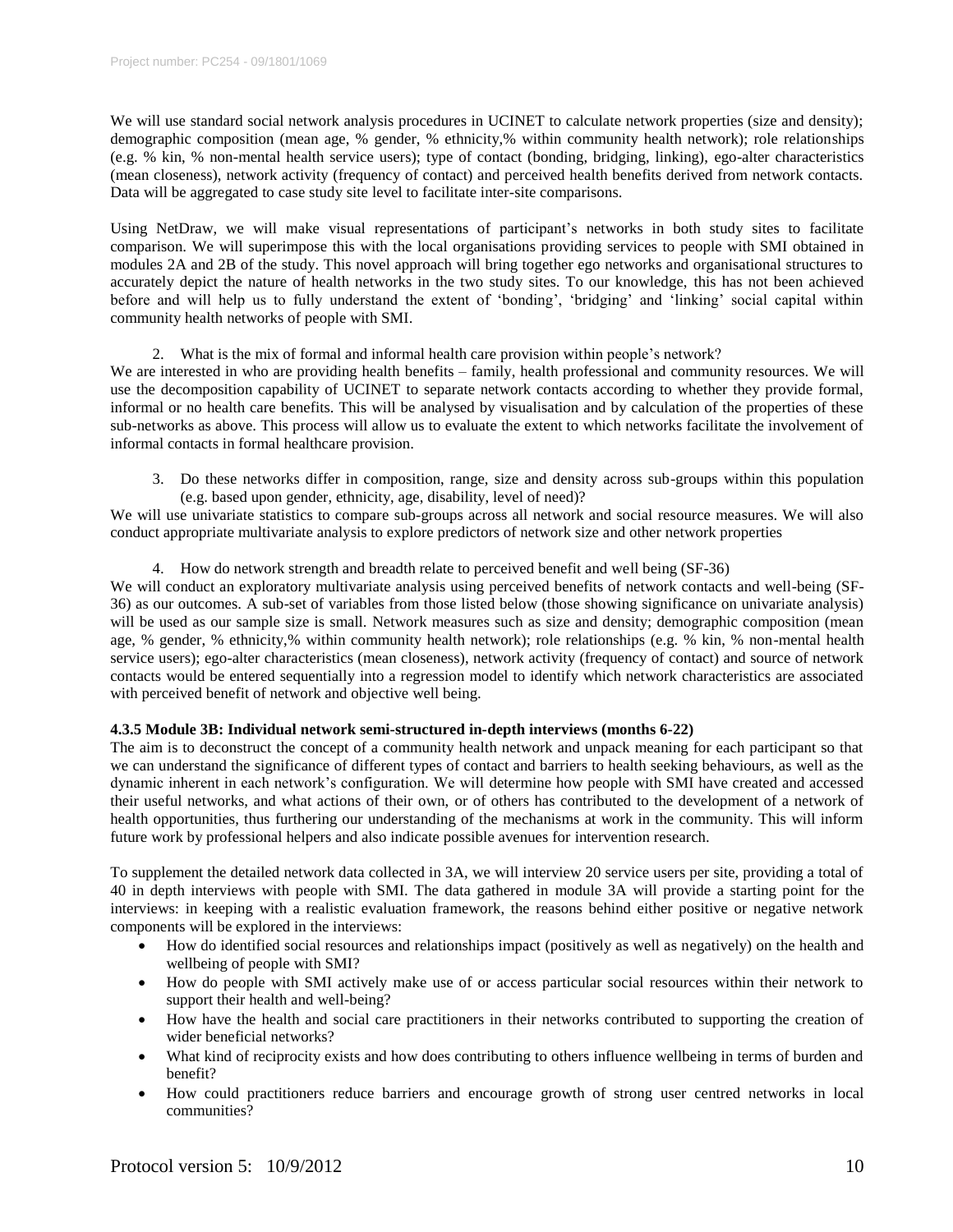#### *Sample selection and recruitment*

Participants for the qualitative interviews will be recruited directly from the structured network interviews in module 3A. Potential participants will be asked if they would like to continue for a further 30-45 minutes to answer some more detailed questions as follow-up. They will have the option to do this following a short break, or arrange a new appointment for the in-depth interview. This approach will give us an optimal response rate and allow the in-depth interview to benefit from the relationship already established between participant and researcher. In each site the first 10 participants will be a convenience sample based on time available and participants' expressed interest in taking part. The other half of the sample will be purposive and selected based on emerging findings to ensure inclusion of maximum variation both in terms of participants' profile (gender, ethnicity, living arrangements, disabilities: physical and mental health) and network composition (e.g. small vs. large, mostly professional vs. mostly personal). The research officer will have a list of prioritised factors to look out for in the profile and the first person interviewed during module 3A to meet these will be invited for the follow-up qualitative interview. The procedure is continued until the total of 20 in-depth interviews in each site has been reached. It is not anticipated that saturation will be achieved.

#### *Analysis*

The 40 interviews will be fully transcribed verbatim and be subject to thematic analysis by the research officers and involvement researchers. The in-depth data will allow a detailed examination of the subjective importance of individual relationships and how these fit into the wider structure of a network. It will be possible to explore how perceptions of different contact types (bonding, bridging, linking) relate to the role relationship, and the background for relationships forming in particular ways. It may, for example, be that some participants perceive their relationship with a health professional as having 'bonding' or friend-like qualities – the analysis will examine the background for this and any health benefits related. The following data analysis process will be followed. Ten interviews will be completed before analysis begins (major issues related to wording and flow rather than content will be addressed earlier as required). Then, research officers and service user involvement researchers will read through the first 10 interviews individually to familiarise themselves with key issues and through a workshop discussion develop an initial coding framework. At this stage the interview schedule may be modified to systematically address key findings emerging but not initially anticipated. Another 10 interviews will be carried out before a second analysis workshop is held with research officers and service user involvement researchers bringing coded transcripts to discuss. The original coding framework will be revised and refined to capture new emerging themes or to collate themes as required. The analysis approach will address both communalities in the data and deviant cases that may challenge or contradict these. The qualitative data analysis software NVivo will be used to assist the management of data and facilitate systematic data examination.

#### **4.3.6 Data synthesis (months 21-24)**

We will bring together our data sources to provide a model of community health networks; how they work and how they provide health benefits to people with SMI. The analysis, incorporating qualitative and quantitative data, will be carried out across the two sites to develop the model. This will describe the multiple layers of connections and network qualities as well as revealing the complexity of individual experience. We will integrate this with the analysis in module 2 concerning organisational network resources. A realist driven evaluation approach will be used to explore the role and significance of different contact types and organisational resources available within different community network forms.

Synthesis of the results from each module is a critical process for ensuring that an integrated model, describing how networks can be developed to benefit people with SMI, is produced at the end of the research. The individual stages of data collection will inform each other in such a way that earlier stages provide information to shape the questions raised or sampling for later stages. Prior to this our literature review will have already developed a prototype model for how 'community health networks' can operate, whilst also incorporating key unanswered questions as to how organisations should operate and individuals (practitioners and people with SMI) might best behave to optimise the benefits.

Synthesis involves incorporating levels of detail from organisational practices down to individual interactions, emotions and behaviours. The data are multi-dimensional with each component explaining a part of a bigger picture that will be brought together within the analysis. Each of the two case studies provide an empirical framework for analytic integration by highlighting particular questions of local relevance that the data sources will contribute to from different perspectives. We will systematically review each of the components and levels of the prototype model and make revisions based on the evidence accrued in each site and from each module. Where possible the unanswered questions that arose in the prototype model will be addressed. Relevant qualitative data will be reduced into context-mechanismoutcome matrices and compared with quantitative data related to the same issue. The different data sources are likely to either be confirmatory (triangulation) or divergent with respect to specific issues; divergence may require further data analysis, bracketing or exclusion (Pluye et al 2009). In line with the integrated approach to multi-method analysis (Moran-Ellis et al. 2006) we will treat the multiple levels of information as supplementary within an interpretative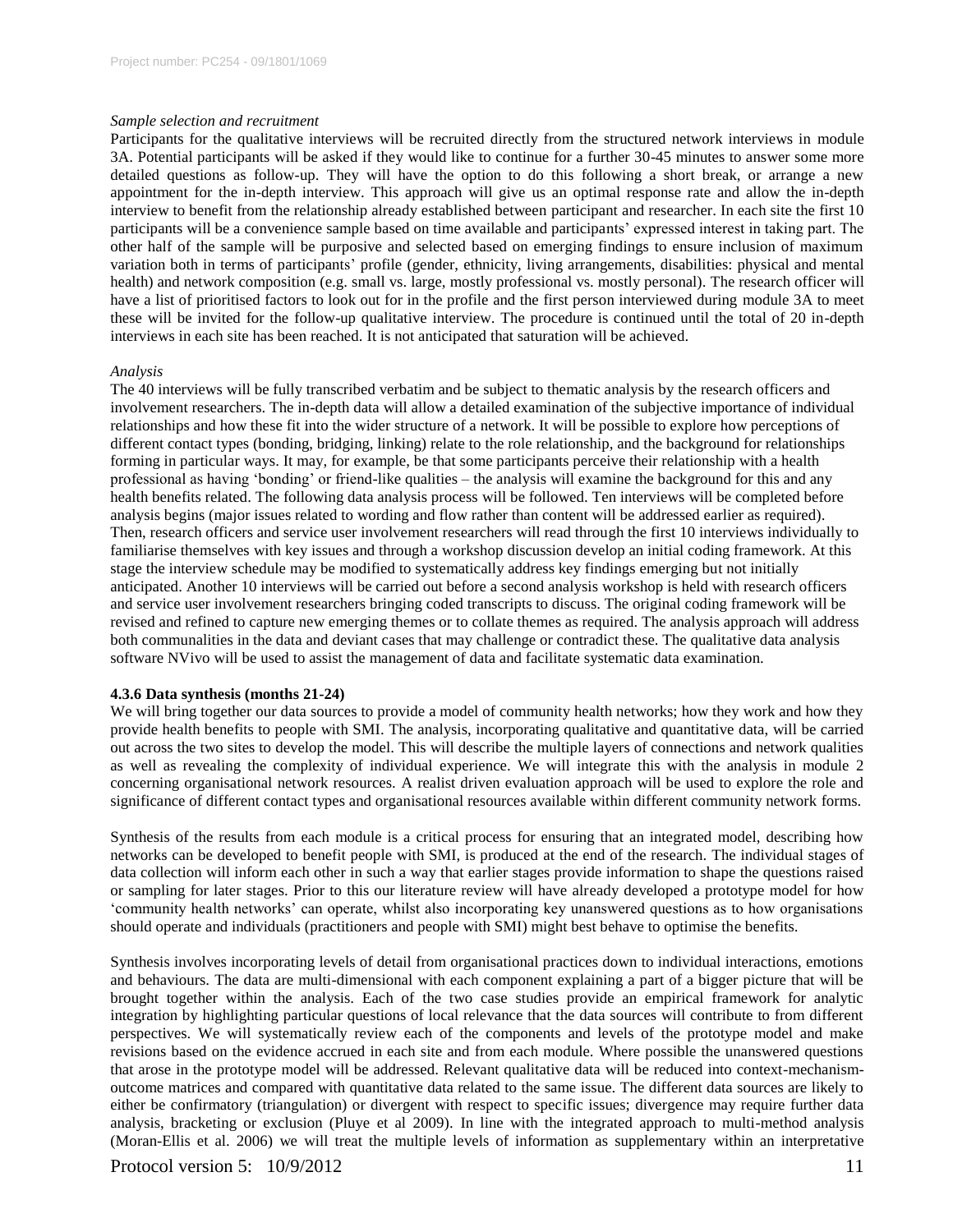framework, as different parts of a bigger picture, contributing to a more comprehensive understanding of the complex phenomenon being studied. This will generate a local 'holistic picture' presented by each case study analysis. The research team will compare the two case studies to identify factors that may explain either communalities or differences specific to the local community health networks used by people with SMI in rural and urban settings. A practical guide to developing health optimising networks will be produced which will address theoretical and practice-related questions arising from the literature review work that feeds the study throughout.

# **4.3.7 Assessing relevance of findings**

We will present our findings locally in two workshops – one in South Devon and a second in London. At these events we will invite representatives from neighbouring boroughs / regions. The aim will to be assess how transferable the practical recommendations are for other localities, and how far experiences described in the community health network model apply to individuals and organisations elsewhere. We will use these workshops to assist us in producing our practice guidance tools and resources. These events will be planned with the study involvement researchers an they will co-facilitate the two meetings.

# **4.4 Engagement, feedback and change (months 1 – 24)**

The study's feedback elements consist of active engagement within the sites providing opportunities to communicate with stakeholder throughout the life of the programme. This is important, even during a relatively short (24 months) research project, in order to make NHS managers aware of emerging findings.

### **4.4.1 Engagement**

A key component of the study will be engagement events, at the start to ensure local organisations are on board with the study. The aim is to both make local service providers aware of the study and to collect information to develop a database of current resources – both directly health related and associated activities such as assisted employment programmes, volunteer placement schemes, walking groups, environmental projects. Each event will be action orientated, with an exchange of information between researchers and stakeholders, discussion about barriers and facilitators, followed by decisions about how to develop the network further. These discussions will be recorded and utilised as data. Information gathered during this engagement phase will also be used to develop a recruitment framework for the practitioner survey (module 2B).

# **4.4.2 Feedback**

Two feedback mechanisms will operate. Firstly, a blog will be produced by the five service user involvement researchers within the study alongside the research officers. These will highlight case studies of positive networking practices as well as study progress updates. Secondly, dissemination workshops will run in each site. Based on the findings from modules one to three of the study the research team will put together a set of targeted recommendations for the two PCTs which will be presented to a half-day dissemination workshop in each study site. The workshops will include presentations from the study team, local service users and local managers. The workshop would allow time to discuss and agree these initiatives. We anticipate the research will highlight some practical changes to improve practice:

- Dissemination and awareness raising of network organisations and opportunities
- 'Shadowing' of workers between organisations
- Shared events and joint activities for people with SMI
- Registration drive to encourage people with SMI to register with a GP

A guide for service users will also be produced by the study team, led by the involvement researchers, outlining how to develop both individual and to promote comprehensive community wide networks. This will be disseminated through Rethink's extensive networks to service users, practitioners and commissioners across England. A second guide for service providers will also be produced including recommended actions for clinical and practical work with individuals, and practical steps that organisations within the networks can take. We will work with Trusts and other networks to disseminate these findings widely, using new technology including blogs and social networking if recommended by our advisory network.

### **5. Contribution to collective research effort**

The dissemination activities from this study are in two component parts. Firstly there will be ongoing feedback throughout the course of the study within the case study sites. Mechanisms for organising knowledge mobilisation across the NHS and to stakeholder groups include;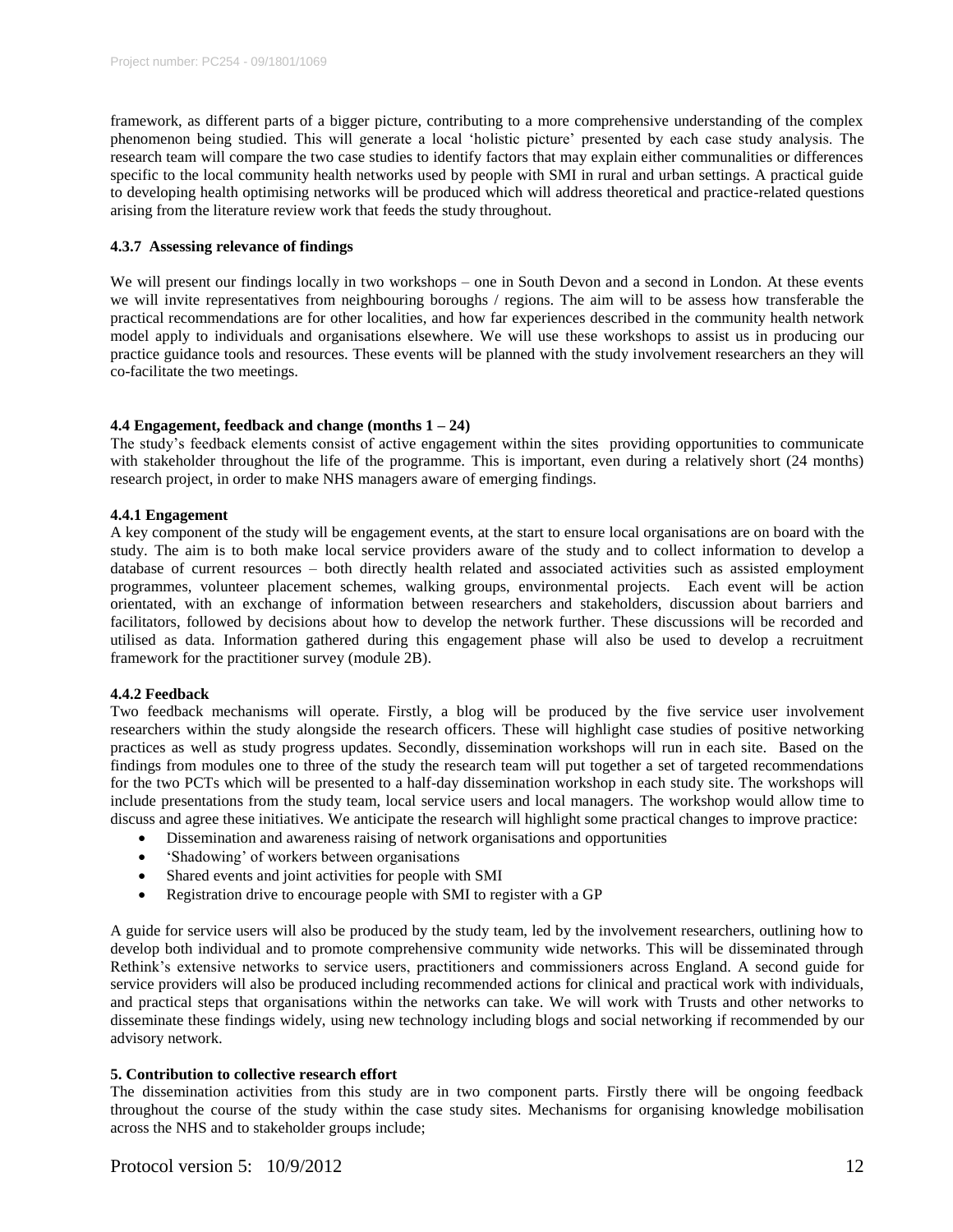- E-newsletters coordinated by the local involvement researchers.
- Engagement meetings and feedback sessions to groups of staff at relevant meetings and events held over the two years.
- The active engagement of senior NHS managers within the study as members of the local delivery team.

Secondly there will be specific activities and products at the end of the study, collating data from the entire project. The main knowledge outputs will be:

- o Final report accessible on NIHR HS&DO website
- o A guide for mental health service users on developing community networks, developed in close consultation with local involvement researchers and LAN
- o A practical guide for PCTs on setting up organisational networks
- o Attendance at academic conferences to deliver papers from the study
- o Peer review publications
- o Articles in trade press such as Mental Health Today, Community Care and national press.
- o We will work with Rethink Media and Campaigning teams to ensure that findings and recommendations are brought to the national political agenda. Furthermore, Rethink activists will work to promote findings and recommendations locally

| <b>Month</b>             | Project<br>manage-                                                | <b>Engagement</b><br>and feedback                                           | Module 1:<br>Literature /                                       | <b>Module 2:</b><br>organisation and                  | <b>Module 3: Quantitative</b><br>and qualitative individual                                                                  |
|--------------------------|-------------------------------------------------------------------|-----------------------------------------------------------------------------|-----------------------------------------------------------------|-------------------------------------------------------|------------------------------------------------------------------------------------------------------------------------------|
|                          | <b>Ment</b>                                                       |                                                                             | policy<br><b>Review</b>                                         | practitioner<br>interviews                            | network interviews                                                                                                           |
| <b>Before</b><br>project | <b>PMG</b><br>Recruit ROs<br>Set up AG<br><b>NRES</b>             | Submit R&D<br>paperwork                                                     | Draw up<br>parameters<br>for literature<br>and policy<br>review | <b>Identify</b> local<br>practitioner and SU<br>leads | Identify potential tools for cohort<br>study.<br>Work with MHRN and PCRN to<br>plan approach<br>Agree access to SMI register |
| 1: April<br>2011         | <b>PMG</b><br>RA starts in<br>London                              | PCRN and<br><b>MHRN</b> meetings<br>Promotional<br>materials in 2<br>sites. | Lit and<br>policy<br>review                                     | Develop interview<br>schedule                         | <b>Engage PCRN and MHRN</b><br>Apply for research passport and<br>local approvals                                            |
| $2:$ May                 | <b>PMG</b><br>AG                                                  | PCRN and<br><b>MHRN</b> meetings<br>Promotional<br>materials in 2<br>sites. | Lit and<br>policy<br>review                                     | REC resubmission                                      | Work with MHRN and PCRN in<br>set up<br>Review tools and plan pilot                                                          |
| 3: June                  | <b>PMG</b><br>Gain R&D<br>approvals                               | Piloting data<br>collection and<br>stakeholder<br>interviews                | Lit and<br>policy<br>review                                     | Identify sample (12)<br>per site)                     | Pilot interview with 8-10<br>individuals with SMI in London<br>and Devon                                                     |
| 4: July                  | <b>PMG</b><br>RA starts in<br>Plymouth<br><b>First AE</b><br>held | Piloting data<br>collection and<br>stakeholder<br>interviews                | Lit and<br>policy<br>review                                     | Set up interviews                                     | Pilot interview with 8-10<br>individuals with SMI in London<br>and Devon and revise tools                                    |
| 5: Aug                   | <b>PMG</b><br><b>Recruit IRs</b>                                  | Piloting data<br>collection and<br>stakeholder<br>interviews                | Lit and<br>policy<br>review                                     | Interviews<br>Transcription                           | Continue to revise and pilot tools                                                                                           |
| 6: Sept                  | PMG&AM<br>Recruit IRs                                             | Attend<br>conferences and<br>relevant<br>meetings                           | Review<br>report<br>produced                                    | Interviews<br>Transcription                           | NRES resubmission minor / major<br>ethical amendment with new tools<br>Finalise recruitment strategy with<br>practices       |

# **6. Plan of investigation and timetable (amended September 2012)**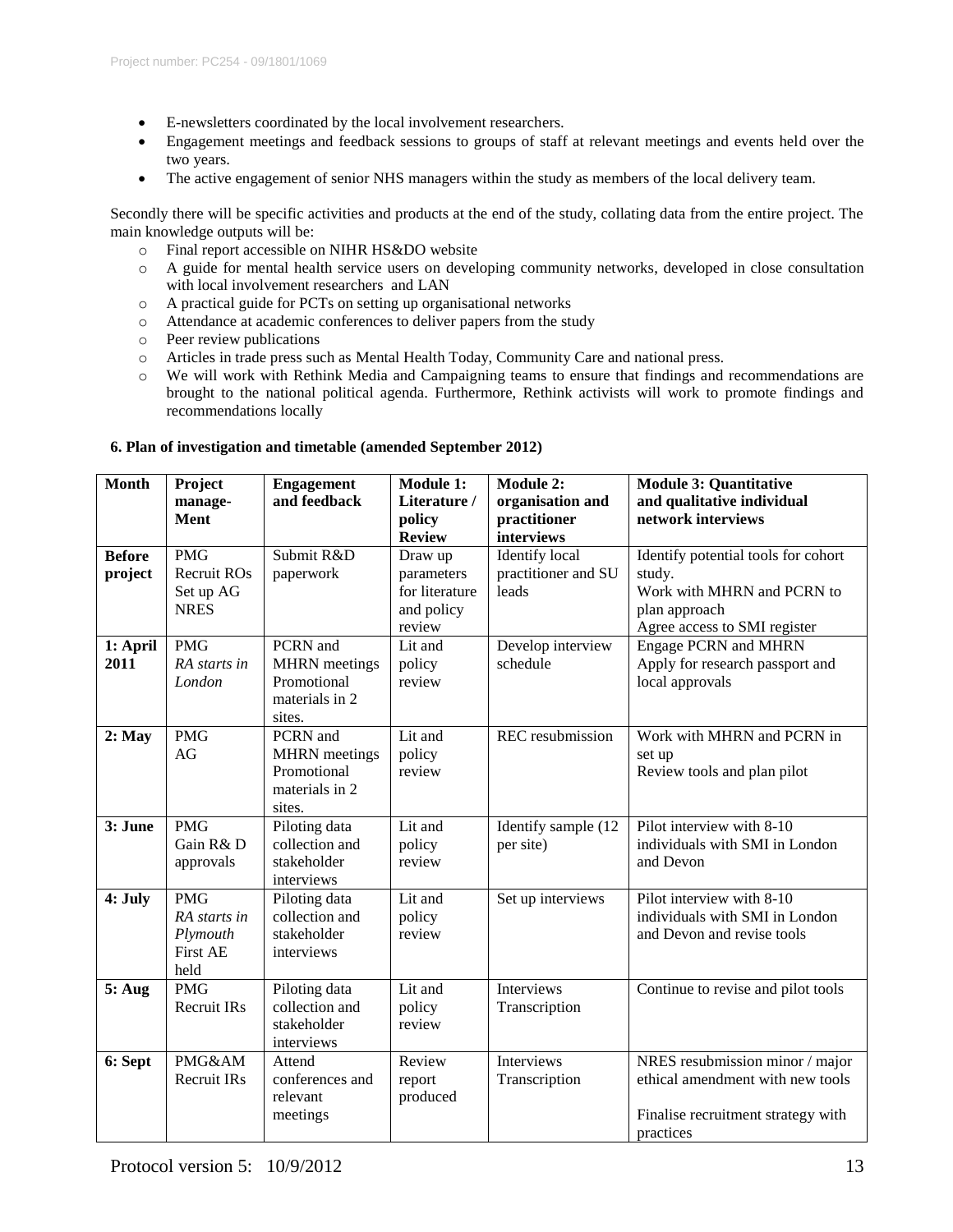| 7: Oct              | <b>PMG</b><br>Submit 1st<br>progress<br>report to<br><b>NIHR</b><br>HS&DO | Meet GP<br>practices to set<br>up recruitment<br>processes | Update<br>literature<br>and policy<br>work | Interviews<br>Transcription                                                                                   | Work with PCT ICT to access<br>QOF SMI registers in practices<br>across case study sites<br>Pilot recruitment process                   |
|---------------------|---------------------------------------------------------------------------|------------------------------------------------------------|--------------------------------------------|---------------------------------------------------------------------------------------------------------------|-----------------------------------------------------------------------------------------------------------------------------------------|
| <b>8: Nov</b>       | <b>PMG</b>                                                                | Researchers<br>attend local<br>forums /<br>meetings        | Update<br>literature<br>and policy<br>work | Interviews<br>Transcription                                                                                   | Recruitment begins                                                                                                                      |
| 9: Dec              | <b>PMG</b>                                                                |                                                            | Update<br>literature<br>and policy<br>work | Coding frame<br>developed                                                                                     | Recruitment continues<br>Interviews $-2$                                                                                                |
| 10: Jan<br>2012     | PMG&AM                                                                    |                                                            | Update<br>literature<br>and policy<br>work | Coding frame<br>developed                                                                                     | Recruitment continues<br>Interviews $-10$<br>First 5 in depth interviews                                                                |
| 11: Feb             | <b>PMG</b>                                                                |                                                            | Update<br>literature<br>and policy<br>work | Pilot coding and<br>agreeing coding<br>frame                                                                  | Recruitment continues<br>Interviews $-10$<br>Transcription and coding                                                                   |
| 12:<br>Mar          | <b>PMG</b><br>Submit 2 <sup>nd</sup><br>report to<br>NIHR SDO             | Researchers<br>attend local<br>forums /<br>meetings        | Update<br>literature<br>and policy<br>work | NVIVO coding -<br>two researchers<br>Analysis meeting                                                         | Recruitment continues<br>Interviews $-10$<br>Transcription and coding<br>Data base creation                                             |
| 13:<br><b>April</b> | PMG&AM                                                                    |                                                            | Update Lit<br>and policy<br>review         | Devon lead<br>framework analysis<br>Funder agree<br>practitioner<br>interview module<br>change                | Recruitment continues<br>Interviews $-15$<br>Transcription and coding<br>$1st$ meeting IR<br>Preliminary network analysis<br>Data entry |
| 14:<br><b>May</b>   | <b>PMG</b>                                                                |                                                            | Update Lit<br>and policy<br>review         | Develop<br>practitioner<br>interview schedule                                                                 | Recruitment continues<br>Interviews $-15$<br>Data entry<br>In-depth interviews 4<br>Transcription and coding                            |
| 15:<br>June         | <b>PMG</b>                                                                | Researchers<br>attend local<br>forums /<br>meetings        | Update<br>literature<br>and policy<br>work | Practitioner<br>interview schedule<br>piloted and<br>submitted to REC<br>Org data presented<br>at conference. | Interviews $-20$<br>Data entry<br>1 <sup>st</sup> Analysis workshops with IRs                                                           |
| <b>16: July</b>     | PMG&AM                                                                    |                                                            | Update<br>literature<br>and policy<br>work |                                                                                                               | Interviews $-20$<br>Data entry<br>In-depth interviews 7<br>Transcription and coding                                                     |
| 17: Aug             | <b>PMG</b>                                                                |                                                            | Update<br>literature<br>and policy         | REC obtained for<br>practitioner<br>interview                                                                 | Interviews $-20$<br>Data entry<br>In-depth interviews 7                                                                                 |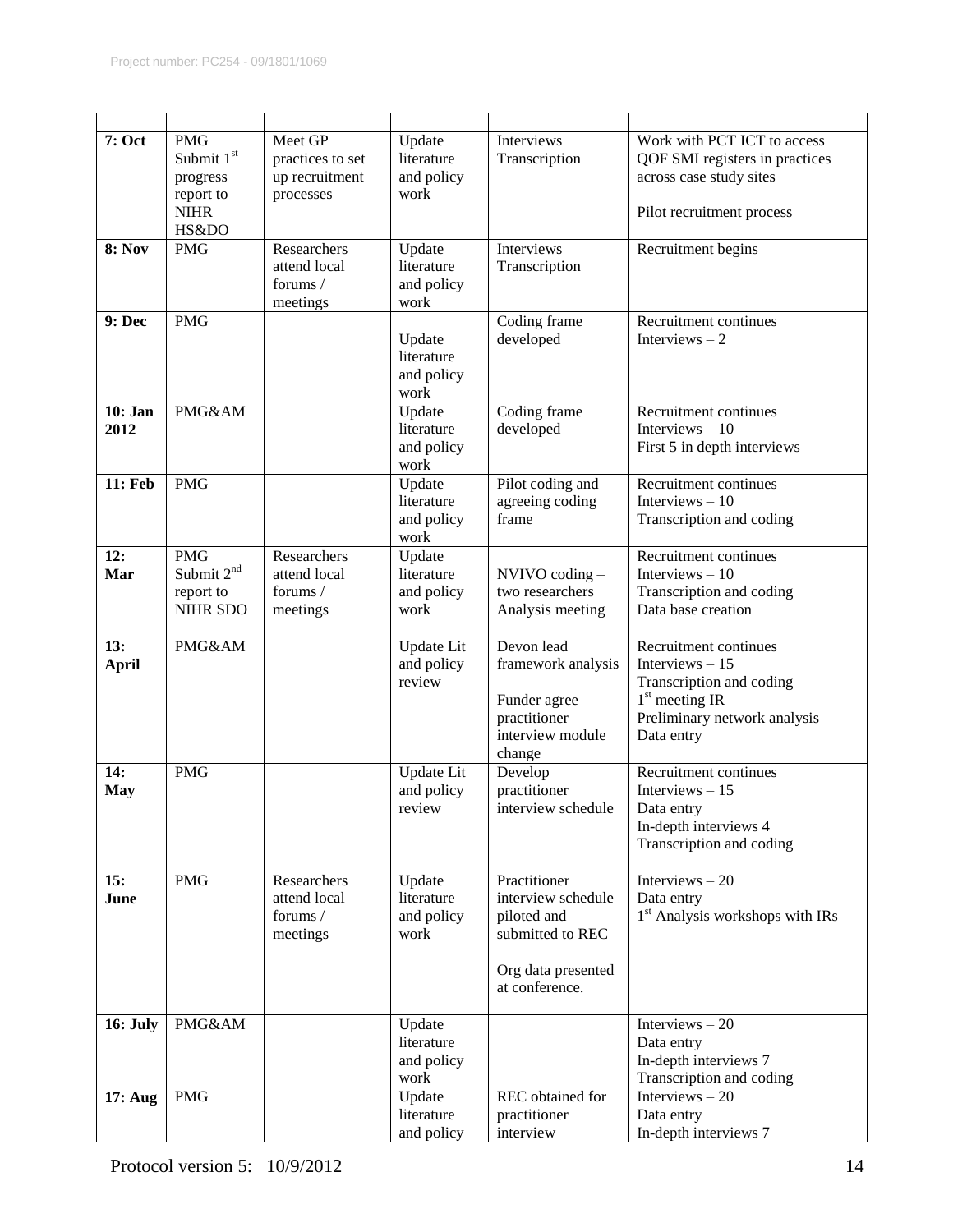|                    |                                                          |                                                     | work                                       |                                                                                                                                       | Network analysis                                                                                         |
|--------------------|----------------------------------------------------------|-----------------------------------------------------|--------------------------------------------|---------------------------------------------------------------------------------------------------------------------------------------|----------------------------------------------------------------------------------------------------------|
|                    |                                                          |                                                     |                                            |                                                                                                                                       | Transcription and coding                                                                                 |
| 18:<br><b>Sept</b> | PMG&AM<br>Second AG                                      | Researchers<br>attend local<br>forums /<br>meetings | Update<br>literature<br>and policy<br>work | 2 pilot interviews<br>complete<br>Refine schedule<br>Interview<br>practitioners (6)                                                   | Preliminary network analysis<br>$2nd$ Analysis workshops with IR<br>Interviews 20                        |
| 19: Oct            | <b>PMG</b><br>Submit 3rd<br>report to<br><b>NIHR SDO</b> |                                                     | Update<br>literature<br>and policy<br>work | Review<br>transcriptions<br>Interview<br>practitioners (14)                                                                           | Interviews 8<br>Data entry and cleaning<br>In-depth interviews 8                                         |
| <b>20: Nov</b>     | <b>PMG</b><br>Advisory<br>network<br>held                |                                                     | Update<br>literature<br>and policy<br>work | Interview<br>practitioners (20)<br>Review<br>transcriptions<br>Develop initial<br>coding frame                                        | Full network analysis begins<br>IR workshop<br>In-depth interviews 4<br>$3rd$ Analysis workshops with IR |
| 21: Dec            | PMG&AM                                                   |                                                     | Update Lit<br>and policy<br>review         | Pract int coding<br><b>NVIVO</b><br>First Org analysis<br>report completed<br>Identify second<br>round participant<br>$(12$ per site) | Full network analysis<br>Qual depth coding                                                               |
| 22: Jan<br>2013    | <b>PMG</b>                                               |                                                     | Update Lit<br>and policy<br>review         | Pract int coding<br><b>NVIVO</b><br>Org interviews (12)                                                                               | Full network analysis<br>Qual depth coding                                                               |
| 23: Feb            | <b>PMG</b>                                               |                                                     | Update Lit<br>and policy<br>review         | Practitioner int<br>analysis<br>Org interviews (12)                                                                                   | Full network analysis<br>Qual depth coding                                                               |
| 24:<br>Mar         | <b>PMG</b>                                               |                                                     | <b>Update</b> Lit<br>and policy<br>review  | Practitioner report<br>finalised<br>Coding for org ints                                                                               | IR workshop<br>Review all data sources                                                                   |
| 25: Apr            | <b>PMG</b><br>Final AE<br>held                           | Plan<br>dissemination<br>events                     | Update Lit<br>and policy<br>review         | Coding for org ints<br><b>NVIVO</b>                                                                                                   | Analysis and write up - data<br>sources combined                                                         |
| 26:<br><b>May</b>  | <b>PMG</b>                                               | Set up<br>dissemination<br>events                   | Update Lit<br>and policy<br>review         | Coding for org ints<br><b>NVIVO</b>                                                                                                   | Analysis and write $up - data$<br>sources combined                                                       |
| 27:<br>June        | <b>PMG</b>                                               | Dissemination<br>event in Devon                     | <b>Update</b> Lit<br>and policy<br>review  | Write up<br>framework analysis                                                                                                        | Final report prepared<br>Paper outputs                                                                   |
| 28: July           | <b>PMG</b>                                               | Dissemination<br>event in London                    | Update Lit<br>and policy<br>review         | Write up<br>framework analysis                                                                                                        | Final report prepared<br>Paper outputs                                                                   |
| <b>29: Aug</b>     | <b>PMG</b>                                               | Write up the<br>events                              |                                            | Organisation<br>report finalised                                                                                                      | Final report finalised<br>Write user guide to community                                                  |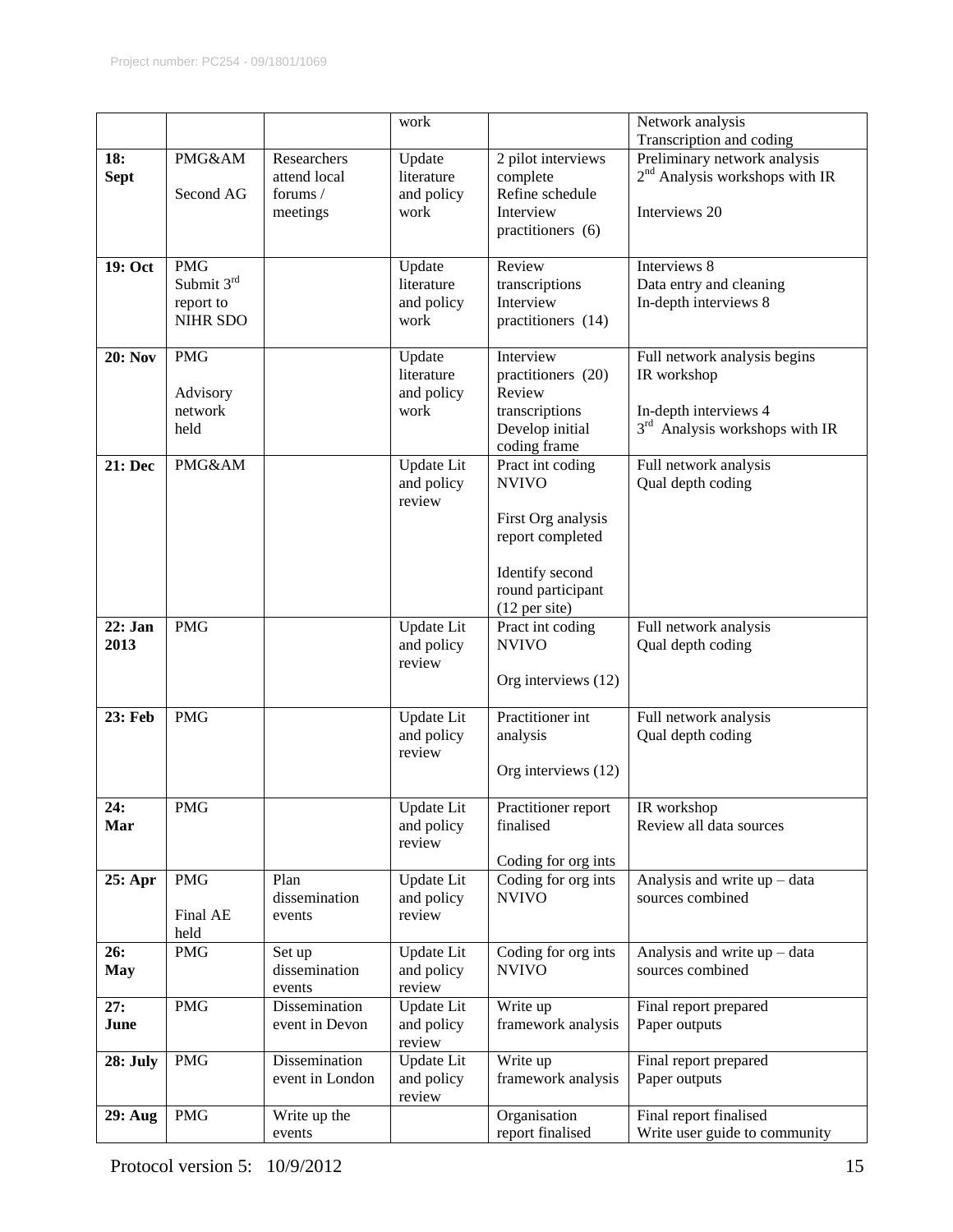|             |            |               |  | health networks<br>Prepare papers for publication and<br>output guides |
|-------------|------------|---------------|--|------------------------------------------------------------------------|
| 30:         | <b>PMG</b> | Researchers   |  | Prepare papers for publication and                                     |
| <b>Sept</b> |            | attend local  |  | output guides                                                          |
|             |            | forums / mtgs |  |                                                                        |

**Key**: PMG = project management group – which will combine with analysis meetings bi-monthly (PMG&AM); AE= Advisory event;  $RO =$  research officers;  $IR =$  involvement researchers

# **7. Ethics**

Ethical approval will be sought from NRES for this project prior to the project commencing once grant funding has been confirmed. R&D approval from our two main case study sites (NHS Devon and Hammersmith and Fulham PCT), as well as Plymouth PCT, will also be obtained within the first 3 months of the project. We have carefully considered the ethical issues that may be raised in conducting this research project with a vulnerable group of participants. In this section we outline the main points to be considered.

# **7.1 Informed consent**

The issue of obtaining informed consent is particularly important when working with a vulnerable group of participants. Potential participants will be randomly selected from GP SMI registers across the two case study sites. GPs will be asked to de-select individuals whom they believe would be too unwell to take part, or to pass this opt-in process to members of the mental health community team if GPs feel unable to make this assessment. Having established a sampling frame, selected participants will then be sent a letter from their GP practice to ask them if they would like to attend an interview to discuss and participate in the project. The letter will include an information sheet detailing the purpose of the project and exactly what participation involves. They will be asked to return an expression of interest form in a stamped addressed envelope to the research team saying if they would like to attend or not participate. It will be emphasised that returning this form does not in any way represent a commitment to participating in the study. On the day of the interview, the project researcher would again go through the information sheet. Following this, if the participant is still happy to participate, written informed consent will be obtained prior to beginning the interview. We consider this process to be more accessible to people with SMI than being sent a long information sheet and being asked in writing if they want to participate. In case of any distress experienced by participants in the course of the interviews, they will be referred to their GP or care manager for further support should the need arise. The LAN will provide additional guidance on support mechanisms locally that need to be included in the study materials. All the interviews will take place at a GP surgery or other health facility and thus assistance would be accessible if required.

# **7.2 Confidentiality and data protection**

All data held will be strictly confidential. Each participant will be given a unique identifying number. This will be the only identification on all data sources relating to participants e.g. transcripts and digital audio recordings, interview notes and survey. The lists matching participants to unique identifying numbers will be known only to the project team. These lists will be stored in a locked filing cabinet, apart from all other data on secure premises. Audio recordings will be kept on password protected central servers on the two research sites. Consent forms will also be stored apart from this data in a locked filing cabinet. These measures comply with the 1998 Data Protection Act.

# **7.3 Withdrawal from study**

It will be made clear to participants that participation is voluntary and that they are free to withdraw from the discussion of particular issues or from the entire interview should they feel uncomfortable at any time. Also, participants are free to terminate their involvement with the project at any time, and will be given the option to have any previously recorded data excluded from the study and destroyed. Participants will be given the opportunity to raise questions with the researcher both before and after each interview, should any issues arise. Participants will also be provided with the project researcher's contact details in case of need for clarification of any issues following each interview.

# **7.4 Paying participants**

We have decided that each participant (not professionals) will be paid the nominal sum of  $\text{\pounds}20$  to say 'thank you' for participating in the study after each interview. This figure has been set as it is judged to be small enough to not to coerce anyone into taking part, and large enough indicate the gratitude of the project team. Practitioners participating in the study will be offered a certificate of participation in research which they may use for CPD purposes.

### **8. Project management**

Protocol version 5:  $10/9/2012$  16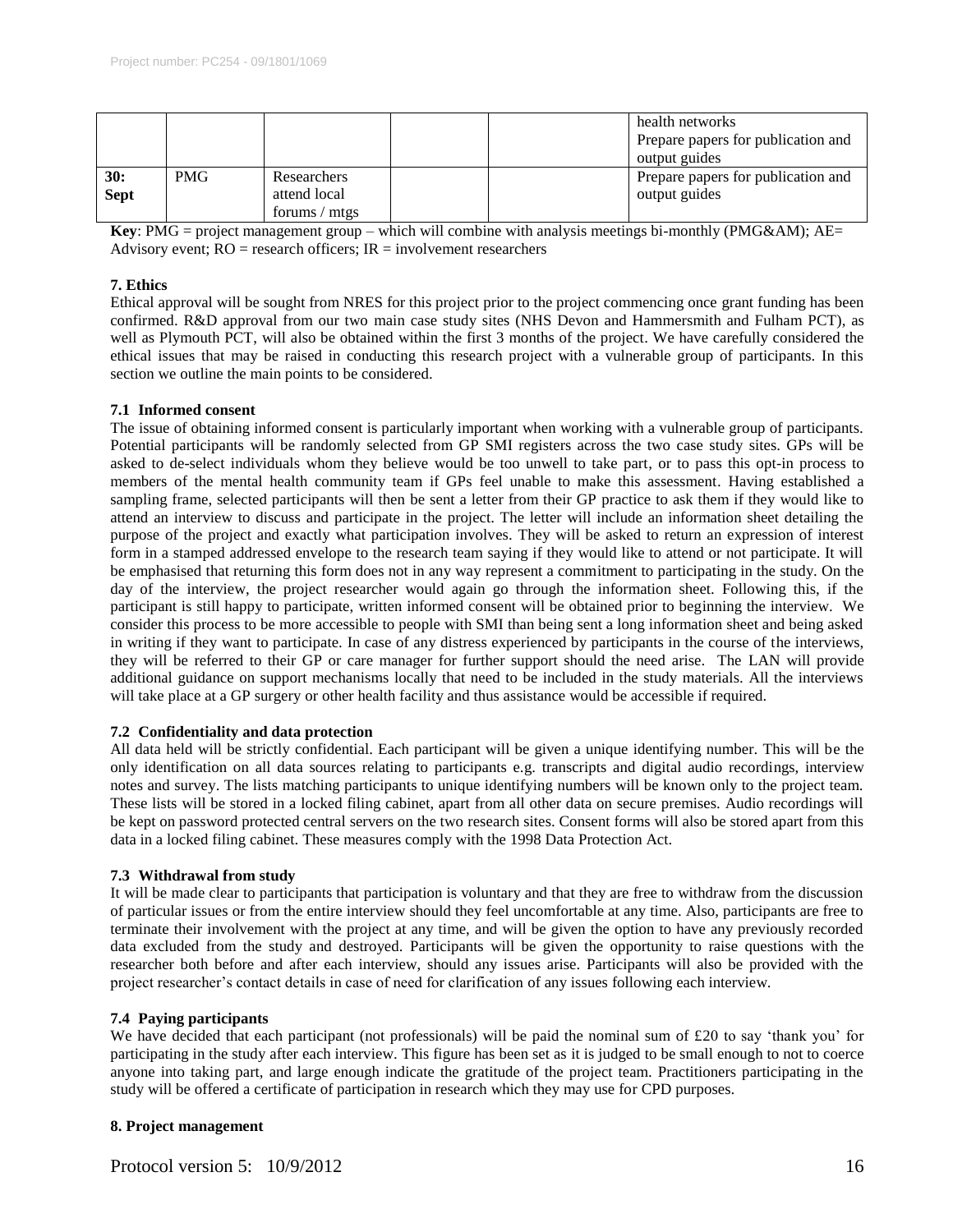Rethink is the lead organisation for the project. It has a strong track record for delivering quality projects in partnership with other organisations. In this project, each academic consultancy will be managed using a partnership agreement including details of role and responsibilities alongside a payment schedule and a sub-contract will be put in place to cover the work undertaken in South Devon and Plymouth under the supervision of Dr Richard Byng from Peninsula Medical School. The project advisory group will serve an important management function – overseeing progress towards agreed milestones and outcomes, reviewing finances, and guiding the content of the research programme.

This actual programme of research work will sit in the Rethink Public Affairs Directorate within the research team, directed by Dr Vanessa Pinfold, the CI for the programme. Vanessa oversees all Rethink research programmes, will chair the project management group for the study. The day to day running of the project will be managed by the Rethink project coordinator working 2 days per week on this study. Rethink has a robust supervision structure with monthly meetings providing staff with support, guidance and opportunities to provide briefing updates. The main project team (Pinfold, Larsen, Byng, project coordinator and research officers) will also meet monthly by telephone conference calling, and face to face as required but as a minimum 4 times per year. The study will employ three research officers. All will need quantitative research experience. Qualitative expertise will be provided by Dr John Larsen.

- One researcher will be based in London, supervised by the project coordinator**,** and be responsible for data collection and study coordination in the London site
- The second researcher will be based at Peninsula Medical School in the Department of Primary Care. Dr Richard Byng will manage the South Devon and Plymouth sites and supervise researcher
- A third researcher on a short term contract beginning in year 2 will be employed to assist with module 3B and action workshops in Plymouth

In terms of communication within the team, several systems will apply. The project management group will meet via telephone conference monthly in addition to face to face meetings as required. The entire research team (Rethink, PMS, the London site, academic partners) will meet via telephone or face to face quarterly to keep track of progress. Line management supervision will take place monthly and the advisory network will meet twice yearly.. An analysis subgroup, involving Dr Webber, Dr Larsen, Dr Pinfold Dr Byng, the project coordinator and 2 research officers will work from the beginning to ensure optimal data collection and analysis.

# **Figure two: Community health networks: Project Staffing Structure September 2011**

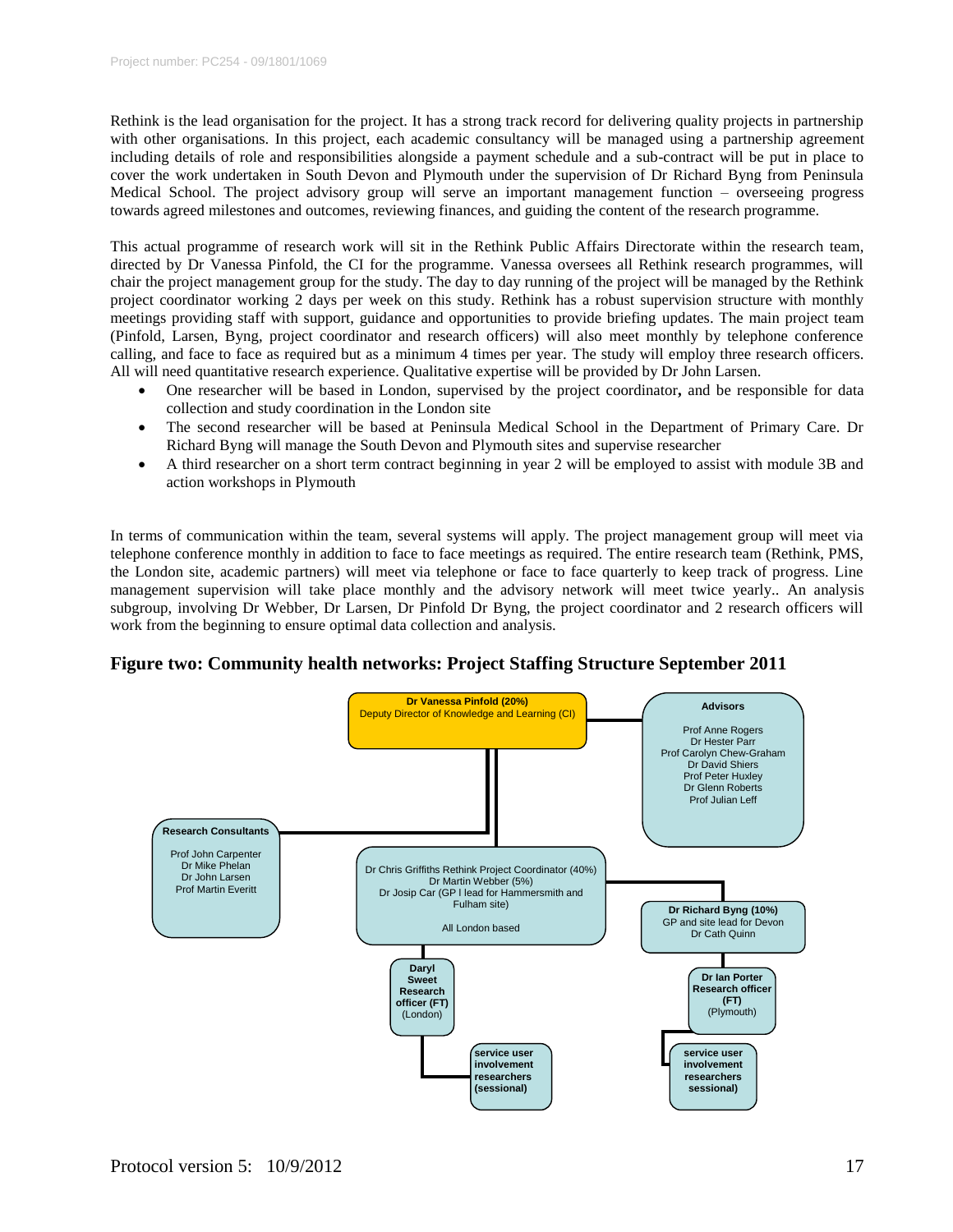## **9. Service users**

Service users with experience of SMI will be actively involved in the delivery of this project through membership of local delivery teams (two in each site). Rethink currently employs a consumer researcher within the team, who has commented upon the proposal. We have invited a GP (who is also a carer) to join our advisory group. The involvement of stakeholders is important to ground the study in issues that are of most relevance to those in receipt of health services. It also ensures that all the study materials – from study information sheets and letters of invitation, through to enewsletters and knowledge outputs are written in a format that is most accessible to service users and carers, as well as NHS managers and practitioners.

### **10. Team expertise:**

The team bring different skills to the project to complement each other. Dr Pinfold carried out her PhD in Nottingham in the 1990's addressing community connections of people with SMI, using a social network methodology. She has since set up the Rethink research department and is an experienced health service researcher. She is an advisor to FACTOR within the MHRN, and a member of INVOLVE reflecting her experience of PPI. Rethink have been working on a study addressing the physical health needs of service users (http://www.rethink.org/physicalhealthcheck) for the past 4 years with Dr. Phelan. He is a leading expert in the area of the physical health of people with SMI and has published extensively on the topic. Dr Phelan has a track record of carrying out research within health services particularly in the community. He will provide quantitative methodological expertise and ground the study in the practical issues facing practitioners on a daily basis to ensure our study adds value to NHS. Louise Howard is a Senior Mental Health Lecturer based at St. George's, University of London. In previous roles she has worked to improve primary and community care joined up working, with responsibilities for practice liaison. She has also been involved in the piloting of the Physical Health Check (PHC) tool with Rethink. Her expertise on the study is to ensure we use methods to explore health inequalities for people with SMI producing practical resources for service users and practitioners. Dr Josip Car is medical director for Hammersmith and Fulham PCT and Director of eHealth Unit, Department of Primary Care & Social Medicine, Imperial College London. He is experienced in managing organisational change having lead Hammersmith and Fulham PCT change management programme for blood pressure control in hypertension. He is also involved in the PCTs pilot site status for rapid implementation of polyclinics in London. The NIHR CLAHRC North West Network will also assist us with organisational research expertise. Dr Grant Blair is the mental health lead for Hammersmith and Fulham and a practising GP. Dr Richard Byng is an accredited GP with a special interest in mental health. As a practitioner he has developed a practice and locality based services for SMI, advised on national policy and set up the first health based Time Bank in the UK. Recently appointed as a Senior Lecturer at Peninsula Medical School, in the Primary Care Group and as a part of the PenCLAHRC initiative, he utilises a broad range of methodologies, has developed the use of Realistic Evaluation, managed a cluster RCT and carried out qualitative research. Dr Martin Webber is a social worker by profession and the Learning and Teaching coordinator at the Institute of Psychiatry for social care and social work. Dr Webber is well published using network analysis to explore social capital and mental illness. His PhD developed the resource generator and he will lead the analysis modules in this study with support from statisticians with the HSRPD at the Institute of Psychiatry. Professor John Carpenter is an experienced social scientist working across several health fields including mental health, learning disabilities and youth health. He brings to this study knowledge of social network analysis and extensive experience of complex studies to address organisational systems. Dr Larsen is Head of Research and Evaluation at Rethink. He has carried out ethnographic studies into the experiences of people with first episode psychosis and currently leads a Rethink programme managing 7 service user researchers on a project collecting recovery narratives. In this study he will support the involvement researchers, lead the qualitative data analysis including running our analysis workshops.

The project will also draw on the expertise of a number of collaborators and advisors. They will provide methodological and NHS service organisation expertise, ensuring that our study is carried out to a high standard, produces meaningful results for the NHS and is disseminated effectively to impact on current practice and thus outcomes for service users and carers. We have started to invite advisors to join us and everyone approached thus far has agreed:

- Qualitative expertise from Professor Chew-Graham and Dr Parr
- Sociological expertise and NHS policy related to primary care from Professor Rogers
- Link to Royal College of GPs Professor Chew-Graham (RCGP Clinical Champion, Mental Health)
- Carer and GP from Dr David Shiers
- Service user and consumer researcher Janey Antoniou, who has written our lay summary for the proposal
- Social care expertise including network studies from Professor Huxley

# **11. References**

Protocol version 5:  $10/9/2012$  18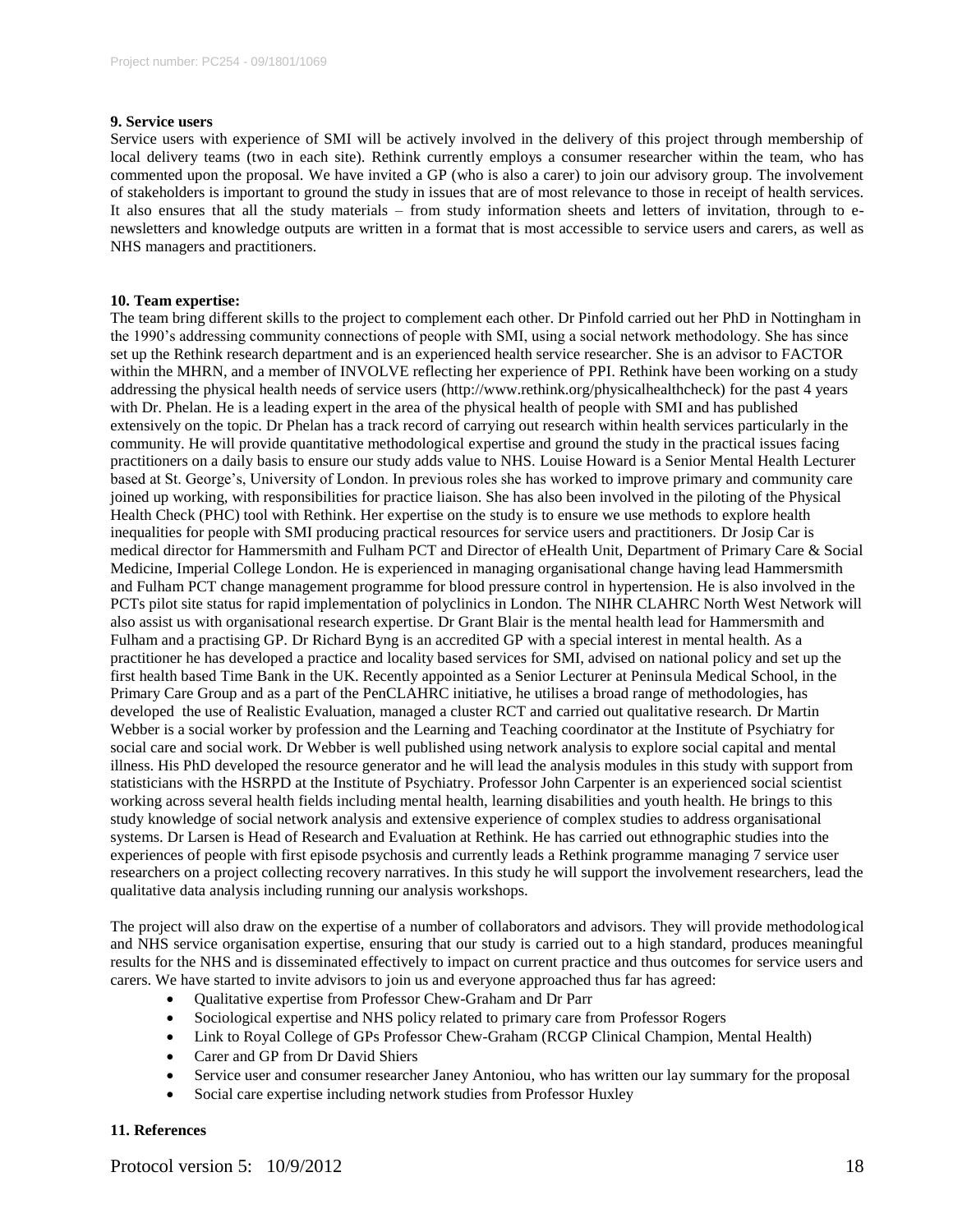- Addington J, el-Guebaly N, Campbell W, Hodgins DC, Addington D. (1998) Smoking cessation treatment for patients with schizophrenia. *American Journal of Psychiatry, 155,* 974-976
- Appleby, L. (2007) Breaking down barriers. The clinical case for change. London, Department of Health.
- Beaufait DW, Nelson EC, Landgraf JM, Hays RD, Kirk JW, Wasson JH, Keller A. COOP Measures of Functional

Status. Tools for Primary Care Research: Research Methods for Primary Care, Sage Publications, Vol 2:151-157, 1992

- Beresford, P. (2003), User Involvement In Research: Exploring the challenges, *Nursing Times Research*, 8(1), 36-46
- Berkman, L.F. (1995) The role of social relations in health promotion. *Psychosom Med* 57:245–254

Bird, L. (2000) *Strategies for Living*. Mental health Foundation: London.

Borgatti, S. P., Everett, M. G. & Freeman, L. C. (1999) *UCINET 6.0 Version 1.00*. Natick: Analytic Technologies.

- Borgatti, S. P., Mehra A, Brass D.J. & Labianca (2009) Network analysis in the social sciences. Science Vol. 323. no. 5916, pp. 892 - 895
- Brown, S. (1997) Excess mortality of schizophrenia. A meta-analysis. *British Journal of Psychiatry*; 171: 502–508
- Byng, R. (2007) Lets Get Physical' programme in Plymouth. Report on NIME funded pilot 2006-2007. Plymouth Teaching PCT.
- Byng R, Norman I, Redfern S, Jones R. (2008) [Exposing the key functions of a complex intervention for shared care in](http://www.ncbi.nlm.nih.gov/pubmed/19105823?ordinalpos=1&itool=Email.EmailReport.Pubmed_ReportSelector.Pubmed_RVDocSum)  [mental health: case study of a process evaluation.](http://www.ncbi.nlm.nih.gov/pubmed/19105823?ordinalpos=1&itool=Email.EmailReport.Pubmed_ReportSelector.Pubmed_RVDocSum) BMC Health Serv Res. Dec 23;8:274
- Catty J**,** Goddard K, Burns T (2005) Social Services and Health Services Day Care in Mental Health: the social networks and care needs of their users*.* International Journal of Social Psychiatry: 51 (1) 23-34
- Clifton, A., Pilkonis, P. A. & McCarty, C. (2007) Social networks in borderline personality disorder. *Journal of Personality Disorders*, 21, 434-441
- Csordas, T.J. (1994) The Sacred Self: A Cultural Phenomenology of Charismatic Healing. Berkeley, CA: University of California Press.
- Csordas, T.J. (2002) Body/Meaning/Healing. Basingstoke and New York: Palgrave Macmillan.
- Daley, A.J., (2002) Exercise therapy and mental health in clinical populations: is exercise therapy a worthwhile intervention? *Advances in Psychiatric Treatment, 8, 262-270*
- Department of Health (1995) Building bridges: a guide to the arrangements for inter-agency working for the care and protection of severely mentally ill people. HMSO: London.
- Department of Health (1999) National Service Framework for mental health. HMSO: London.
- Department of Health (2006a) Our health, Our care, Our Say. HMSO: London.
- Department of Health (2006b) Choosing health; Supporting the physical health needs of people with SMI commissioning framework. HMSO: London.
- Department of Health (2006c) Best research for best health: a new national research strategy. HMSO: London
- Department of Health (2008) Putting people first: a shared vision and commitment to the transformation of adult social care HMSO: London.
- Department of Health (2009) New Horizons: Towards a shared vision for mental health. HMSO: London
- De Silva M., McKenzie, K., Harpham, T., Huttly, S. (2006) Social Capital and mental illness: systematic review. *Journal of Epidemiology and Community Health* 2005;59:619–627
- Derose, K. P., Duan, N., & Fox, S. A. (2002). Women's receptivity to church-based mobile mammography. *Journal of Health Care for the Poor and Underserved, 13*(2), 199-213
- Derose, K.P. & Varda, D.M. (2009). Social capital and health care access: A systematic review. *Medical Care Research and Review* 66(3), 272-306
- Disability Rights Commission (2006) Equal treatment: Closing the Gap. DRC's Health Formal Investigation Part 1. DRC: London.
- Dutt, K. & Webber, M. (in press) Access to social capital and social support amongst South East Asian women with severe mental health problems: a cross-sectional survey. *International Journal of Social Psychiatry.*
- Elsey, H., Lathlean, J. (2006) Using action research to stimulate organisational change within health services: experiences from two community based studies. Educational Action Research 14(2), 171-186.
- Fattore, G., Frosini, F., Salvatore, D. & Tozzi, V. (2009) Social network analysis in primary care: The impact of interactions on prescribing behaviour. *Health Policy* 92, 2-3, 141-148
- Flap, H. (1999) Creation and returns of social capital. A new research program. *La Revue Tocqueville* XX, 1, 5-26
- Folsom, D.P., McKibbin, C., Jeste, D.V. & Patterson, T. (2007) Use of primary care with middle aged and older persons with schizophrenia. *Primary Care and Community Psychiatry, 11,* 101-106
- Forrester-Jones, R., Carpenter, J., Coolen-Schrjiner P., Cambridge, P., Tate, A., Beecham, J., Hallam, A., Knapp, M., Wooff, D. (2006) The Social Networks of People with Intellectual Disability Living in the Community 12 Years after Resettlement from Long-Stay Hospitals. *Journal of Applied Research in Intellectual Disabilities*, 19, 285–295
- Friedli, L (2009) *Mental health, resilience and inequalities*, Copenhagen: WHO.

Gerring, J. (2007) Case Study Research: Principles and Practices**.** Cambridge: Cambridge University Press.

Harris, E. C., & Barraclough, B. (1998). Excess mortality of mental disorder. *British Journal of Psychiatry, 173,* 11–53

Protocol version 5:  $10/9/2012$  19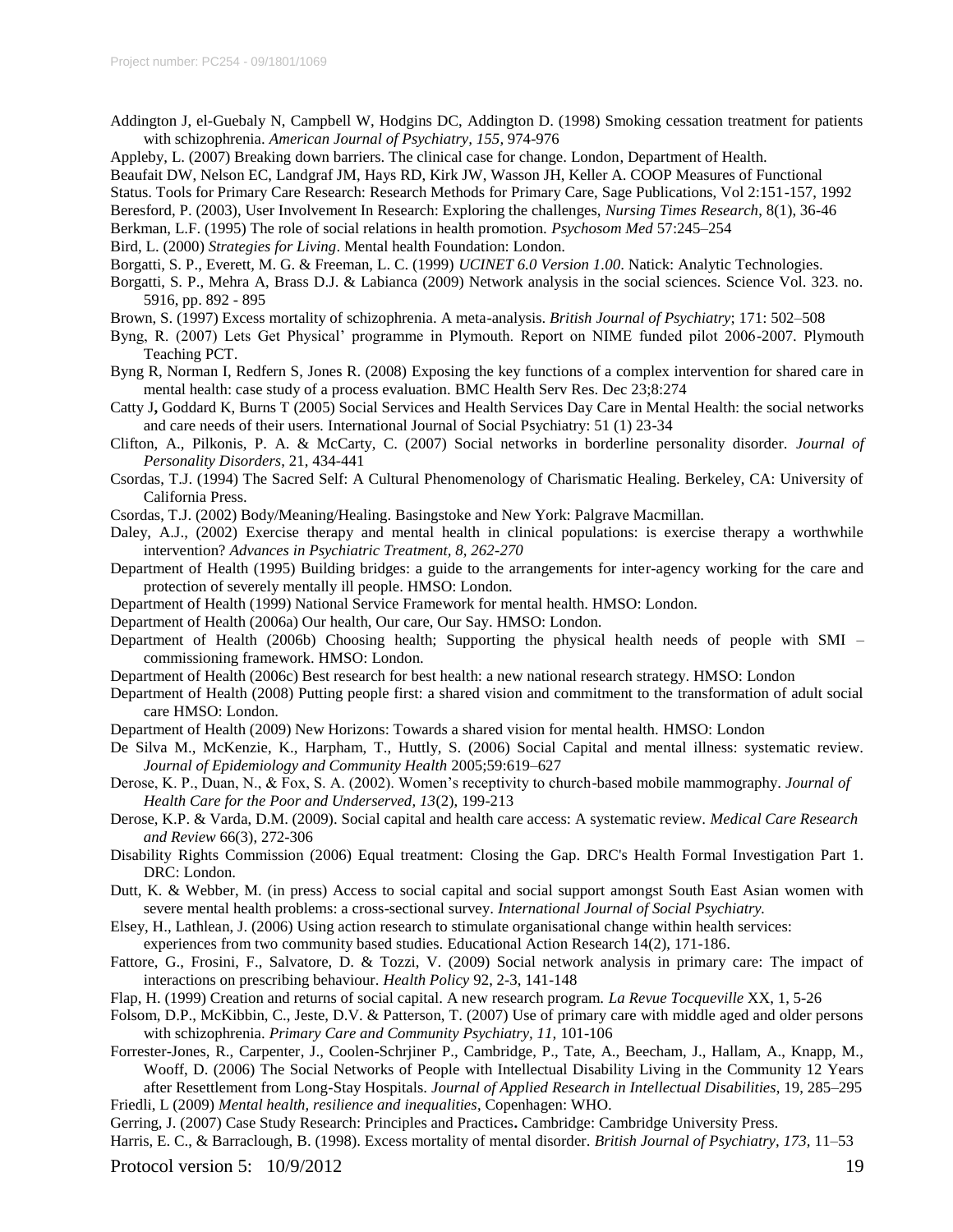- IBSEN (Individual budgets evaluation network) Glendinning C., Challis D., Fernandez J.-L., *et al* . (2008) *Evaluation of the Individual Budgets Pilot Programme*. Social Policy Research Unit, Personal Social Services Research Unit, Social Care Workforce Research Unit, London.
- Jackson, M. (1996) Things as They Are: New Directions in Phenomenological Anthropology. Bloomington: University of Indiana Press.
- Lin, N. (2001) *Social capital. A theory of social structure and action*. Cambridge: Cambridge University Press.
- Lin, N. & Peek, M. K. (1999) Social networks and mental health. In Horwitz, A.. & Scheid, T. (Eds) A Handbook for the Study of Mental Health. Social Contexts, Theories and Systems*.* Cambridge, Cambridge University Press, 241- 258.
- Marsden, P. V. (1990) Network data and measurement. *Annual Review of Sociology*, 16, 435-463

McCallister, L. & Fischer, C. (1978) A procedure for surveying personal networks. *Sociological Methods and Research,* 7, 131-148

- McKenzie K, Whitley R, Weich S. Social capital and mental health. 2002; *British Journal of Psychiatry* 181:280–3.
- Mitchell, J. C. (1969) The concept and use of social networks. In Mitchell, J. C. (ed.) *Social networks in urban situations*. Manchester: Manchester University Press, 1-50
- Mitchell, J. C. (1974) Social Networks. *Annual Review of Anthropology* 3, 279-299
- Moran-Ellis, J., Alexander, V. D., Cronin, A., Dickinson, M., Fielding, J., Sleney, J., et al. (2006). Triangulation and integration: Processes, claims and implications. Qualitative Research, 6, 45-59
- Morgan C., Burns, T., Fitzpatrick, R., Pinfold, V., Priebe, S. (2007) Social exclusion and mental health Conceptual and methodological review. *British Journal of Psychiatry,* 191, 477-483
- Murray, J., Easter, A. & Bellringer, S. (2007) Evaluation of Capital Volunteering. 3rd interim report: outcomes and experiences at six months. London, Health Service & Population Research Department, Institute of Psychiatry, King's College London.
- Osborn, D.P.J. (2001). The poor physical health of people with mental illness. Western Journal of Medicine, 175, 329- 332
- Pawson, R., Tilley, N. (1997). Realistic evaluation. London: Sage
- Pernice-Duca, F. M. (2008) The structure and quality of social network support among mental health consumers of clubhouse programs. *Journal of Community Psychology*, 36, 929-946
- Pescosolido, B.A. and J.A. Levy. 2002. "The Role of Social Networks in Health, Illness, Disease and Healing: The Accepting Present, The Forgotten Past, and The Dangerous Potential for a Complacent Future." *Social Networks & Health* 8:3-25
- Phelan, M., Stradins, L., & Morrison, S. (2001). Physical health of people with severe mental illness. *British Medical Journal, 322,* 443 – 444
- Phelan, M., Stradins, L., Amin, D., Isadore, R., Hitrov, C., Doyle, A. & Inglis, R. (2004).The Physical Health Check: A tool for mental health workers. *Journal of Mental Health, 13,* 277-284
- Pluye P, Grad R, Levine A, Nicolau B (2009) Understanding divergence of quantitative and qualitative data (or results) in mixed methods studies. *International Journal of Multiple Research Approaches, 3: 58-72*

Putnam, R. (1993) *Making democracy work: Civic traditions in modern Italy*. Princeton, NJ: Princeton University Press.

Rethink (2003) Just one percent. The experiences of people using mental health services. Rethink: London

- Saha S Chant D & Mc Grath J (2007) A systemtic review of mortality in schizophrenia. *Archives of General Psychiatry*, 64 1123-31
- Samele C (2004) Factors leading to poor physical health in people with psychosis, *Epidemiologia e Psichiatria Sociale*, 13, pp141–5
- Sayce, L. (2001) Social inclusion and mental health. *Psychiatric Bulletin*, 25,121-123
- Scott, J., Tallia, A., Crosson, J. C., Orzano, A. J.*, et al.* (2005) Social network analysis as an analytic tool for interaction patterns in primary care practices. *Annals of Family Medicine* 3, 5, 443-448
- Social Exclusion Unit (2004) *Mental Health and Social Exclusion*. Office of the Deputy Prime Minister.
- Song, L. & Lin, N. (2009) Social capital and health inequality: evidence from Taiwan. *Journal of Health and Social Behavior* 50, 2, 149-163
- Stewart-Brown S, Tennant A, Tennant R, Platt S, Parkinson J and Weich S (2009) 'Internal construct validity of the

Warwick-Edinburgh Mental Well-being Scale (WEMWBS): a Rasch analysis using data from the Scottish Health Education Population Survey', Health and Quality of Life Outcomes, 7 15 - 22 (1477-7525)

- Szreter, S. & Woolcock, M. (2004) Health by association? Social capital, social theory, and the political economy of public health. *International Journal of Epidemiology* 33, 4, 650-667
- Thornicroft G, Brohan E, Rose D, Sartorius N, Leese M. (2009) Global pattern of experienced and anticipated discrimination against people with schizophrenia: a cross-sectional survey. Lancet; 373:408-415
- Webber, M. & Huxley, P. (2004) Social exclusion and risk of emergency compulsory admission. Acase-control study. *Social Psychiatry and Psychiatric Epidemiology*, 39, 1000-1009.